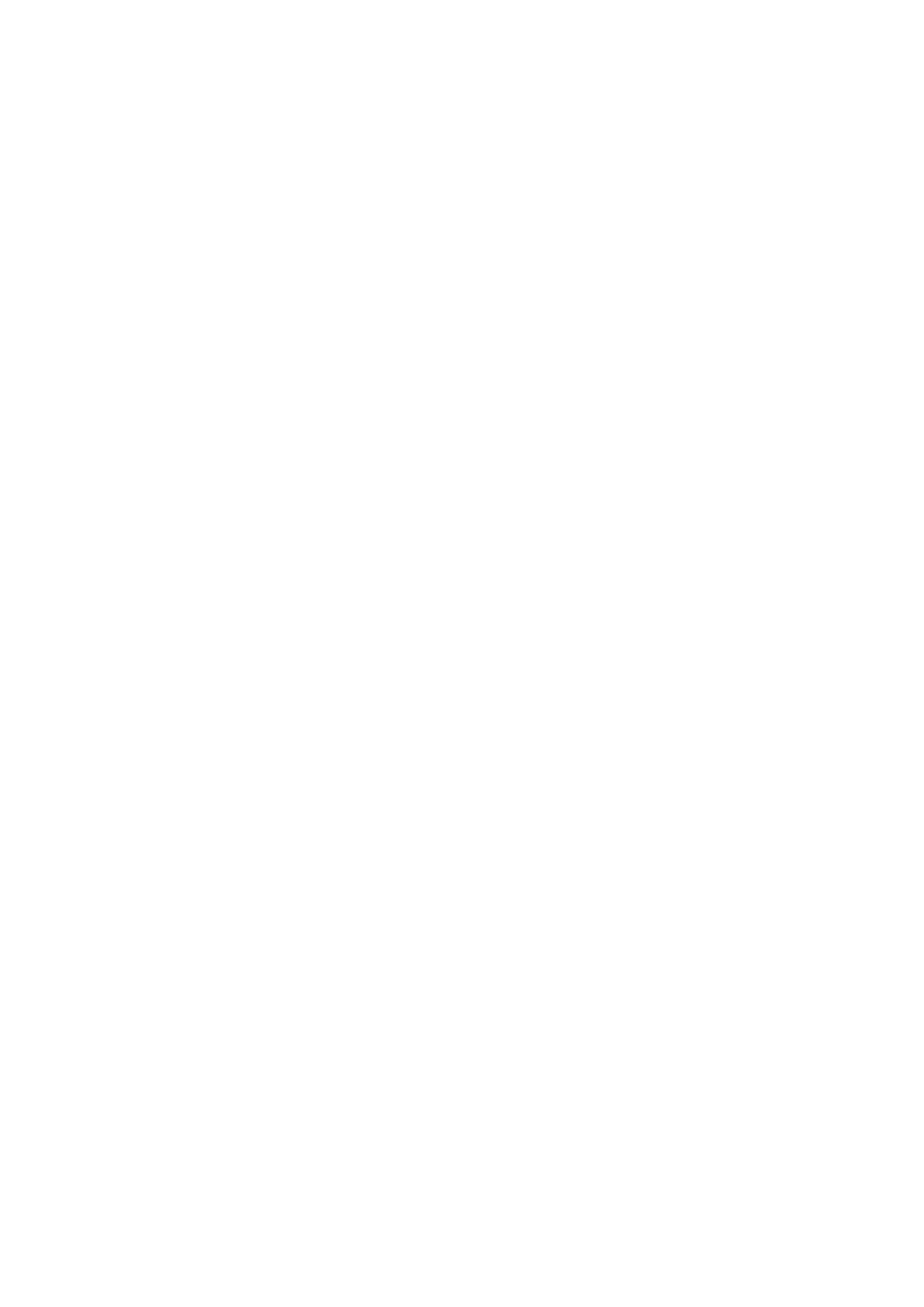#### Copyright

This online paper is a preprint of a paper submitted for review to a journal.

You may download this paper for your own personal use only. This report must not be published elsewhere without the authors' explicit permission. The paper must not be used for any commercial purposes.

#### *Until the final version appears in print you should cite this preprint in the following way:*

Artemis Papadaki-Anastasopoulou and Ulrike Felt(2021). Assembling plastic policy objects in the making of the EU Single-Use Plastics Directive. Preprint (Department of Science and Technology Studies, University of Vienna)

*Address for correspondence:*

Artemis Papadaki-Anastasopoulou or Ulrike Felt Department of Science and Technology Studies University of Vienna Universitätsstrasse 7/II/6 (NIG) A-1010 Vienna, Austria T: ++43 1 4277 49611 E-Mail: ulrike.felt@univie.ac.at http://sts.univie.ac.at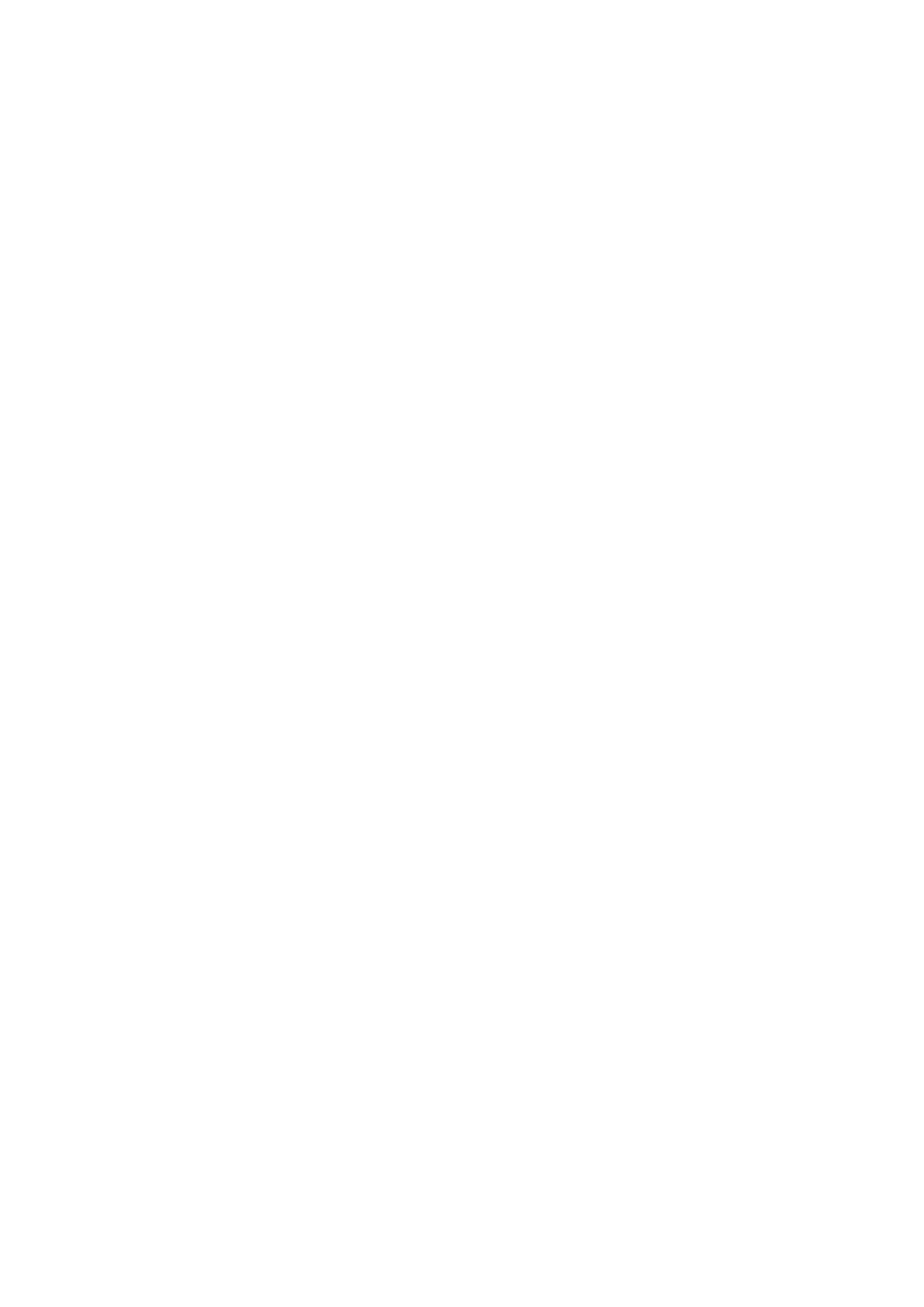# *Assembling plastic policy objects in the making of the EU Single-Use Plastics Directive*

#### *Artemis Papadaki-Anastasopoulou and Ulrike Felt*

*Plastics are everywhere we look. While plastic plays a major role in the global economy, rising environmental concerns have created an imperative to regulate plastic materials. In 2018, the European Commission published the European Union (EU) plastics strategy, a first-of-its-kind targeting plastic as a 'policy object' external to other legislation. Part of its action plan is the so-called Single-Use Plastics (SUP) Directive, which focuses on ten selected plastic objects those most commonly found on European beaches. However, under close scrutiny, plastic seems to be anything but a clear-cut regulatory category. In this paper, we investigate how plastic manifests as an EU policy object through and for the SUP Directive. We follow the SUP Directive and the assemblage of 'plastic policy objects' through the regulatory spaces of the European Commission and the European Parliament. In these regulatory spaces, 'plastic policy objects' are assembled in specific ways that raise questions regarding their ontological politics. The paper is based on analyses of EU documents (directives, impact assessments, working documents, reports) and minutes of debates in EU parliament, as well as participations in stakeholder events.*

Key words: plastics; policy objects; European Union; Single-Use Plastics; EU Directive

## **Introduction**

"This can't continue. We need to be ready to change the way we think about single-use plastic."1

This is the key message of a European Commission's (EC) campaign. Globally, there have been initiatives to regulate plastics at different levels. Initiatives in numerous countries are lobbying towards the ban of single-use plastic shopping bags or of plastic microbeads that are used in cosmetic and personal care products. There is a growing need to act and to regulate plastics in society.

Currently, it seems obvious that we should be concerned about the accumulation of plastics in the environment and its multiple impacts. However, historically, it was only in the 1970s that the use of plastics started to be framed as an environmental issue. The first fully synthetic plastic was manufactured in the early  $20<sup>th</sup>$  century and since the mid- $20<sup>th</sup>$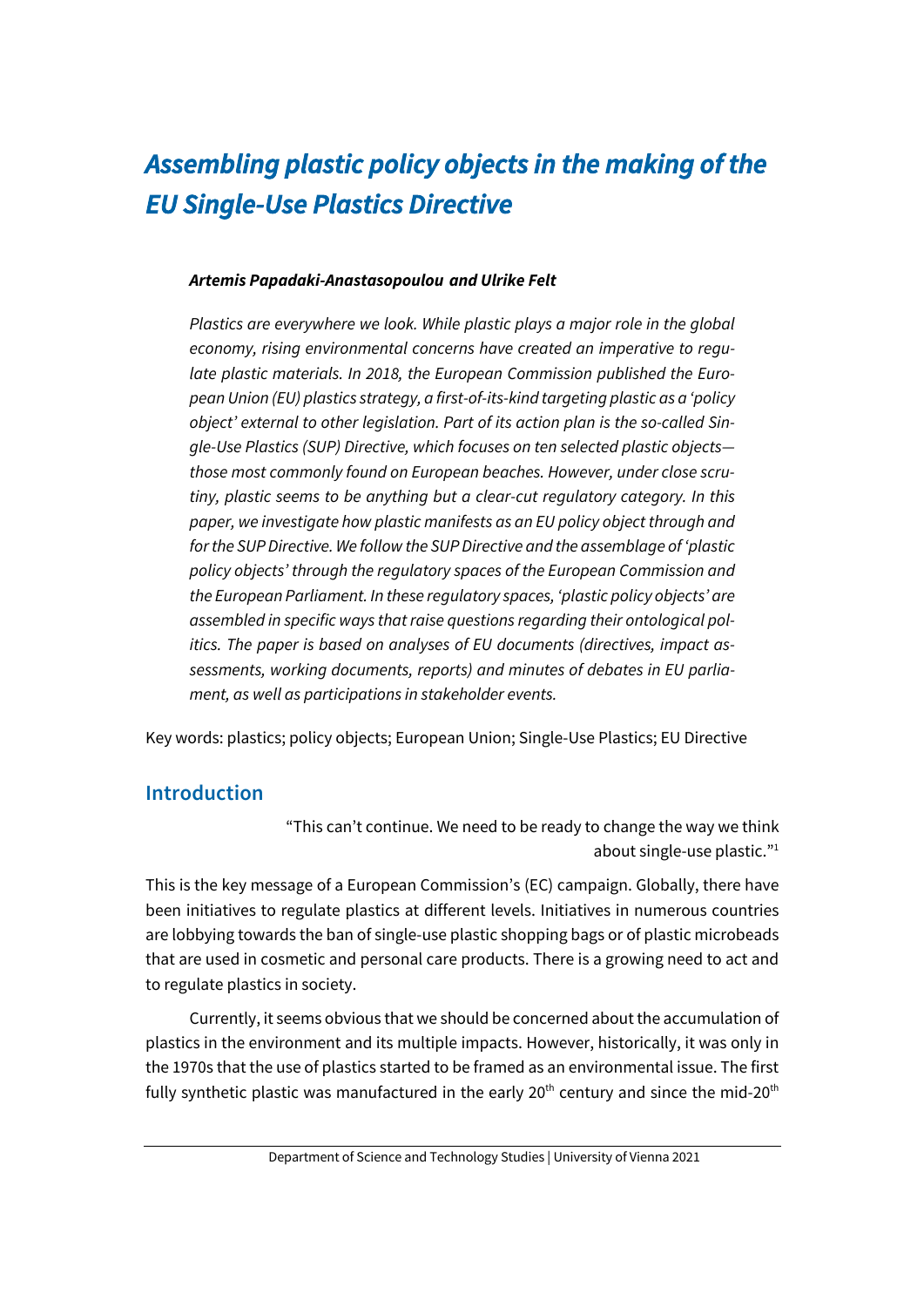century, plastics have come to represent prosperity, unlimited access to certain goods and a democratic mass culture (Meikle 1995). Plastic could replace materials such as ivory or jade and opened the possibility "to create a world brighter and clearer than any previously known" (Yarsley and Couzens 1945). While our lives changed in ways that would not have been possible without plastics<sup>2</sup>, triggering an ever-increasing production and consumption of plastics, concerns and questions about the impacts of plastics on our lives also started to increase.

We have reached a tipping point—"This can't continue"—as the European Commission's campaign rightfully claims. This translates to the need for actions to tame plastics and reorganise plastics in societies by regulating them. However, plastics are incredibly multiple and abundant. They exist in diverse forms and chemical compositions; they are present in practically every context, from household to industry, and they have the capacity to transform—they can be recycled and reused or they breakdown into microplastics.<sup>3</sup> Plastics play a major role in the European Union's (EU) economy since the EU plastics industry, from producers to converters, employs approximately 1.5 million people across the EU (EPRS 2017). At the same time, they challenge the ways we understand pollution by breaking down into microplastics and releasing chemicals that can have strong effects at low doses (Liboiron 2016).

Plastic is a material with a complex and rich sociocultural history. Therefore, regulating plastics cannot occur in a vacuum and needs to address the coexisting, multiple sociomaterial entrenchments that are shaped by and shape the very meaning of plastic. Materials are not a passive background on which politics or culture happens; instead, they are 'vibrant matter' (Bennett 2010)—they shape and are shaped by their own politics. This leads us to ask "when and how plastics as materials *become* political. Through which material processes and entanglements do plastics... give shape to political concerns?" (Gabrys, Hawkins, and Michael 2013, 5). The material properties of plastics are central to their material agency, as Liboiron (2016) has articulated in the case of microplastics, where the sizes of particles are crucial since they determine, for example, which animals can ingest them and the effects they may have on them.

Regulating plastics is thus a complex yet pressing imminent step that involves considering the environmental, economic, chemical and other events that occur simultaneously on national and international landscapes. In this paper, we take the EU as an example to investigate how plastics enter policy realms; specifically, we follow the making of the Single-Use Plastics (SUP) Directive (Directive EU 2019/904) to shed light on the challenges regulatory actions face when addressing 'plastic objects'.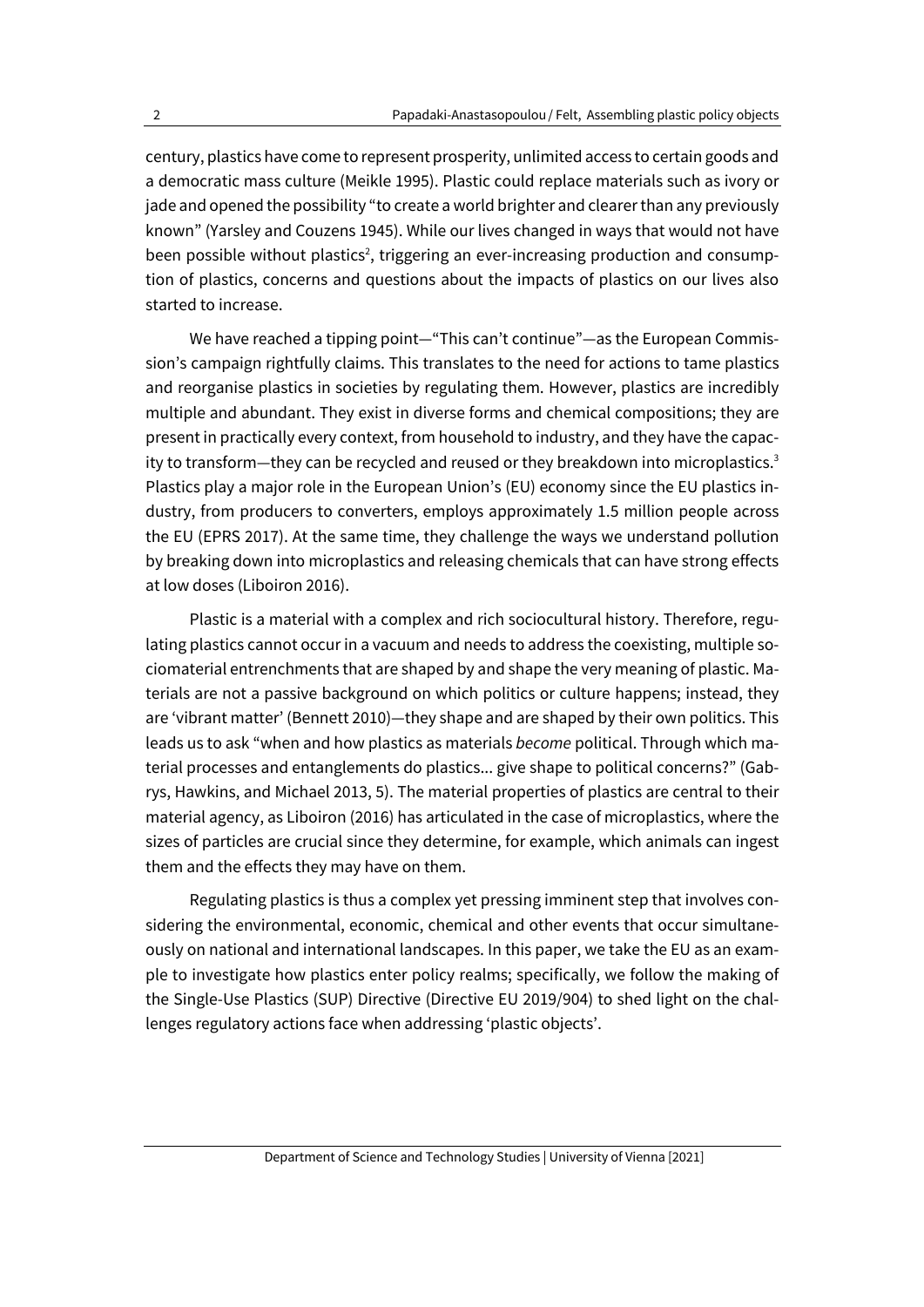#### **Plastics in EU policy**

The green paper, "On a European Strategy on Plastic Waste in the Environment," published by the European Commission in 2013, initiates discussions on plastics as a separate issue of concern in the EU policy framework, beyond basic waste or packaging legislation. This green paper seeks "to launch a broad reflection on possible responses to the public policy challenges posed by plastic waste which are at present not specifically addressed in EU waste legislation" (EC 2013, 3). This is the first attempt of the EU to turn plastics into a 'policy object' (Mellaard and Van Meijl 2017), a distinct matter of concern.

While the initial motivation to regulate plastics was rooted in concerns about plastic waste—as addressed in the 2013 green paper—we also encountered plastics soon after, in the framework of the EU circular economy model, as a potentially valuable material for industrial processes<sup>4</sup> (EC 2015). While it would be interesting to critically evaluate the broader concept of a circular economy (Kovacic, Strand, and Völker 2019) and what it means for plastics, the following analysis will focus specifically on understanding how the SUP Directive transformed plastics into a policy object.

The EU circular economy plan demanded a separate regulatory and legislative focus on plastics. In 2018, a year after China banned imports of plastic waste, the **EU plastics strategy** was published by the European Commission (EC 2018b). Stressing that "too often, the way plastics are currently produced, used and discarded fails to capture the economic benefits of a more 'circular' approach and harms the environment", policy-makers advocated "[r]ethinking and improving the functioning of such a complex value chain" (5).

Neither this strategy nor the green paper on plastics and the EU circular economy plan have legislative power. They are communication documents identifying where legislative actions should take place. Beyond general waste legislation, there are two legislative directives that specifically focus on *plastic objects*. In 2015, the EU directive for the reduction in consumption of the lightweight carrier plastic bag entered into force, setting EU-wide national targets for annual consumption that should be achieved by member states through economic instruments. For example, charging for lightweight carrier plastic bags at the point of sale, a widely implemented instrument across the EU. The second directive, which will be the focus of our analysis, is the SUP Directive, which regulates the ten single-use plastic products that are most commonly found on European beaches and fishing gear. It enforces seven different measures—from bans to extended producer responsibility measures—that the member states need to adopt between July 2021 and 2030 (EPC 2019).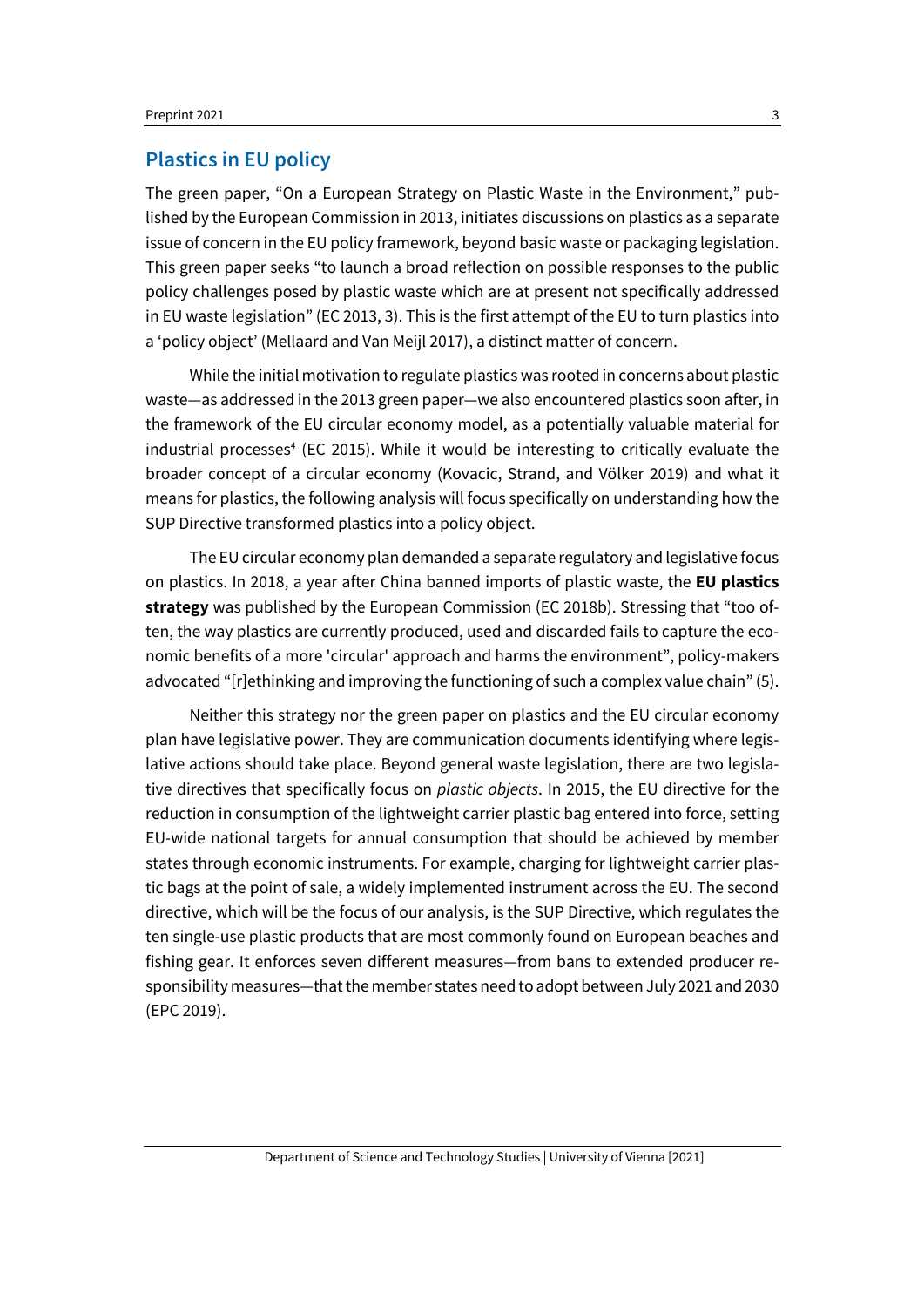#### **Following the SUP Directive**

In this section, this paper details how the EU SUP Directive managed to assemble "a fragmented domain of views, attitudes and practices in a coherent manner" (Mellaard and Van Meijl 2017, 330) using an object-centred approach. This means that we aim to understand **how plastic had to be shaped in specific ways to manifest as an EU policy object in the framework of the SUP Directive.** We follow the making of the SUP Directive as it moves across EU regulatory spaces. As critical policy studies scholars have pointed out, policies are not "simply instrumental governmental tools", and we need to approach them as "actants that have agency and that change as they enter into relations with actors, objects and institutions" (Shore, Wright, and Però 2011, 20). Therefore, we adhere to an interpretive approach to policy while 'following the policy' through its translations and assemblages (Peck and Theodore 2012; Clarke et al. 2015). In our case, we follow the making of the SUP Directive through the publicly available materials (documents, debates) produced by the European Commission and the EU Parliament.

STS scholars have attempted to understand the roles objects play by following their enactments and multiplicity as ontological endeavours (Asdal and Hobæk 2016; Mol 2002; Mellaard and Van Meijl 2017; Hawkins 2001). In line with this, Mellaard and Van Meijl (2017) propose an object-oriented approach to policy, "which makes it necessary to know how objects come into being and to explore their ontology" (330). However, in their case, their 'policy object' is domestic violence, which from a material perspective essentially differs from the policy objects followed in this paper. Plastics, because of their challenging materiality, offer a very interesting case for focusing on policy objects from a sociomaterial perspective. Shove (2007) highlights that the relationship between objects and materials is *co-constitutive*: "What materials 'are' and how they are seen depends, in large part, on exactly what they are made into" (114). If we invert this process, it means that what these policy objects 'are' and how they are enacted depends on what they are made of. We see that the regulatory efforts of the EU to transform plastic into a 'policy object' means regulating *objects made of plastic.* The policy objects targeted by legislation are *objects made of plastic*—from the lightweight plastic carrier bag to the items regulated under the SUP.5

To explore the enactments of these 'policy objects', we will look at the specific 'policy assemblages' that create them (Mellaard and Van Meijl 2017). "Policies are not simply 'transferred', they are reinterpreted as they travel across cultural boundaries" (Shore, Wright, and Però 2011, 20). In STS language, this means that a policy, as it moves, is not just transferred but is reassembled and translated, reworked and remade as it enrols different actors, issues and concerns. We will thus explore the emergence of different concerns regarding how items regulated under the SUP become a problem as the policy moves from the documents of the European Commission to debates in the European Parliament. Changing arenas also means that different plastic policy objects become the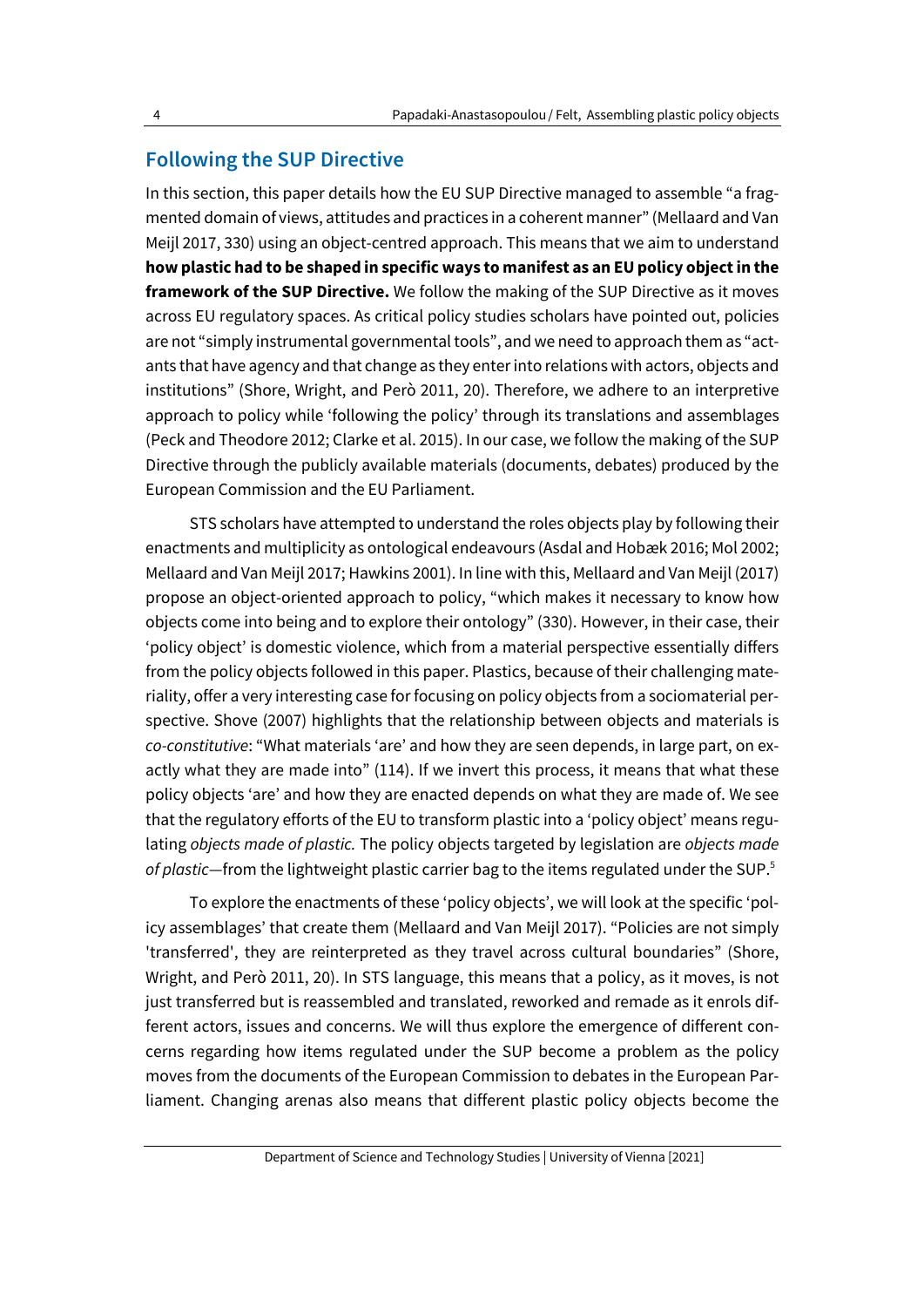centre to debates on identifying problems and respective solutions. Therefore, even if the SUP Directive assumes a singular reality that needs to be restrained and regulated, we have to attend to the different realities that the respective assemblages of the directive create (Law and Singleton 2014).

However, to follow the enactment of policy objects through different assemblages and to make sense of emerging multiplicity, we need to articulate the spaces that matter to our analysis and define how to move through these (Law and Mol 2002). **Accordingly, in this paper, we will follow plastic through two of the spaces where these policy assemblages were/are made and reflect on how policy objects are enacted in them.** Asdal and Hobæk (2016) emphasise the need to explore such 'assembling practices' in institutions and sites where ordinary politics occur. Following this argument, we conceptualise both the European Commission and the European Parliament as **regulatory spaces where policy assemblages happen and where policy objects are brought into being with them.**

Here, using the notion of regulatory space is essential; following Löw (2008), we want to be attentive to the relational and action-oriented aspects of space. Space is produced through action and in turn shapes the possibility of action. This draws our attention to two kinds of spatial practices: spacing and synthesis. The former points to "relational ordering", to the continuous (re)arrangement of different entities, whether humans, institutions, value orders, or material objects. Synthesis then sensitises us to the connections between these entities, a practice that is deeply entangled with perceptions, valuations, and classifications. In other words, a regulatory space is created through the assembly of policy, is co-constructed with the policy objects and actors involved and therefore does not pre-exist them. Space is thus not solely tied to the physical place of an institution e.g., the commission or the parliament in Brussels or in Strasburg—and thus the assembling does not simply happen 'in it'. Therefore, regulatory spaces are not fixed but fluid entities. However, in contrast to space, we identify place as a fixed geographical location with its own sociocultural weight, which impacts the conceptualising of plastic regulation and the understanding of the position actors speak from. Place thus has to be seen in conversation with the construction of a regulatory space (Gieryn 2008).

The paper thus explores the assemblages of plastics, experts, evidence, policy actors, industries, places of use, circulations and national interests in the different spaces where the SUP Directive is manifested and where plastic is turned into a policy object. We will show that while the policy object seems clear, namely, 'plastic', the question of what exactly to regulate is one that is repeatedly posed in the spaces where the policy is being (re)configured. Concretely, we explore two different policy spaces. The first is the European Commission, which is responsible for drawing up proposals for new EU legislation and implementing policy decisions. The European Commission was central to framing

Department of Science and Technology Studies | University of Vienna [2021]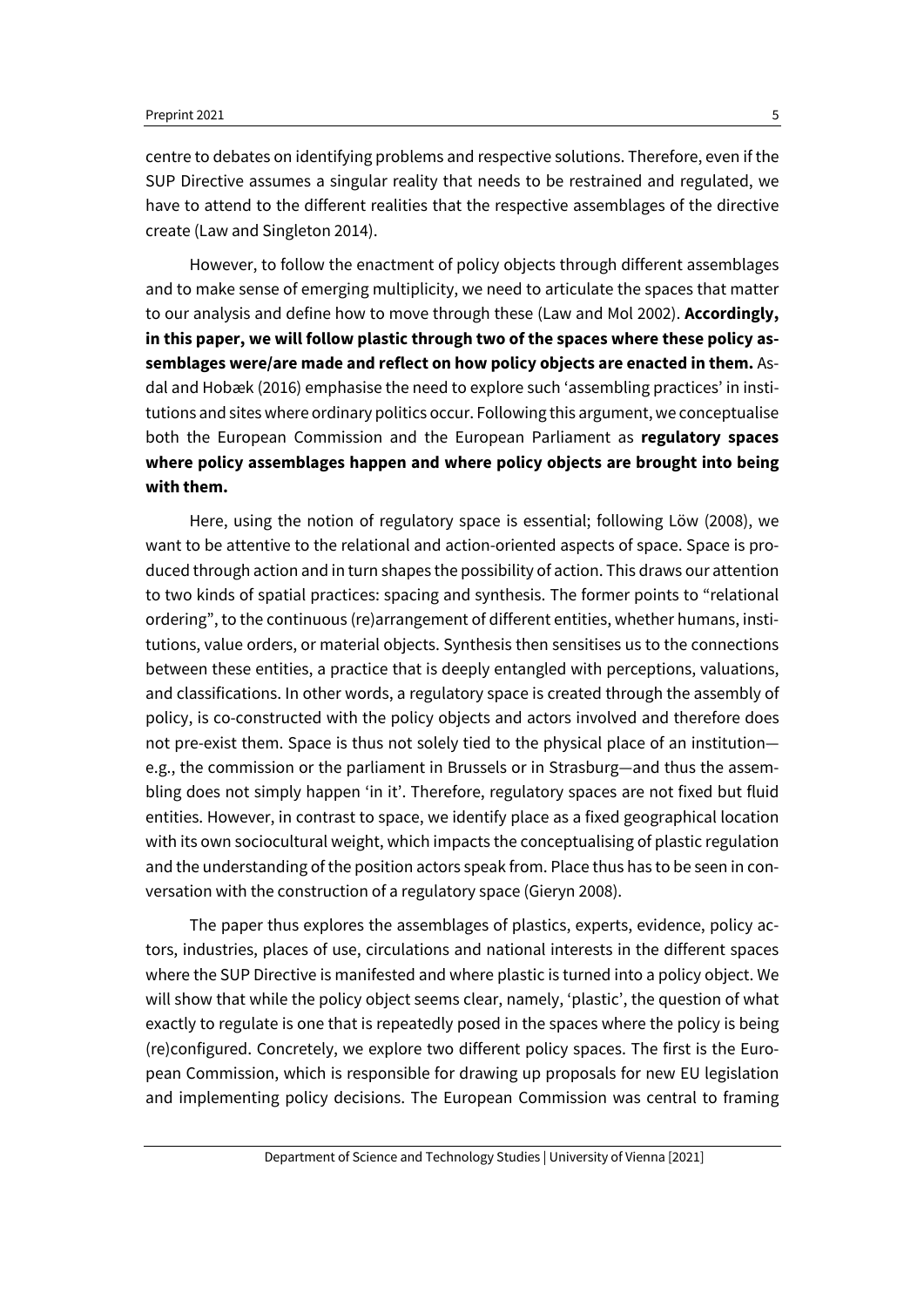plastics as a matter of concern requiring policy-making. The second policy space is the European Parliament, the EU's law-making body, where we will demonstrate that the European Commission's proposal had to withstand the scrutiny of players from different national contexts with disparate networks.

In the following section, we start by increasing understanding regarding the wider dynamics at work in the EU's framing of the plastic problem. After presenting our material and method of analysis, we present our analysis. In doing so, we explore different moments in the negotiations, showing the struggles to define the problem and to identify what is to be regulated and how while accounting for the relevant geographies. As we will see, the question of regulating plastics is not simply about controlling a clearly defined entity. Plastic is certainly, even though it may seem so, far from being a clear-cut regulatory category. In fact, with each piece of legislation, 'plastic' is altered and takes a new shape. The SUP Directive therefore has a performative character; we aim to investigate it as an ontological project (Mol and Law 1994), whereby every new legal instrument and administrative rule brings a new kind of plastic policy object into being.

## **Methods and materials**

Our analysis is based on EU documents that relate in one way or another to the SUP Directive. These are essential, as EU institutions tend to densely document most of their works and use these documents to communicate them. Following Asdal (2015), we suggest that documents do "not simply describe an external reality 'out there': Documents also take part in working upon, modifying, and transforming that reality" (74). This means that these documents not only describe the policy objects but also assemble and enact them.

We have gathered more than 200 publicly available documents on plastics regulation in the EU: directive proposals, impact assessments, working staff documents, factsheets, briefings, opinion reports, legislative proposals, adopted texts, procedure files, reports, annexes and summaries, etc. Focusing on the SUP Directive, we deeply analysed 25 of these documents, all published by EU actors, and the research reports cited in these. Additionally, two video debates in the EU Parliament and the textual minutes of the debates were analysed. We also attended two EU stakeholder events on the SUP Directive and its implementation, from which slides, notes and other documents were collected. Our analysis is based on interpretative policy analysis methodology, which unfolds the constructions of meanings rather than representations of reality (Wagenaar 2011). Moving away from a positivist analysis of policy, we approach our materials with ethnographic sensitivity using the approach of other critical policy studies scholars (Fischer et al. 2015).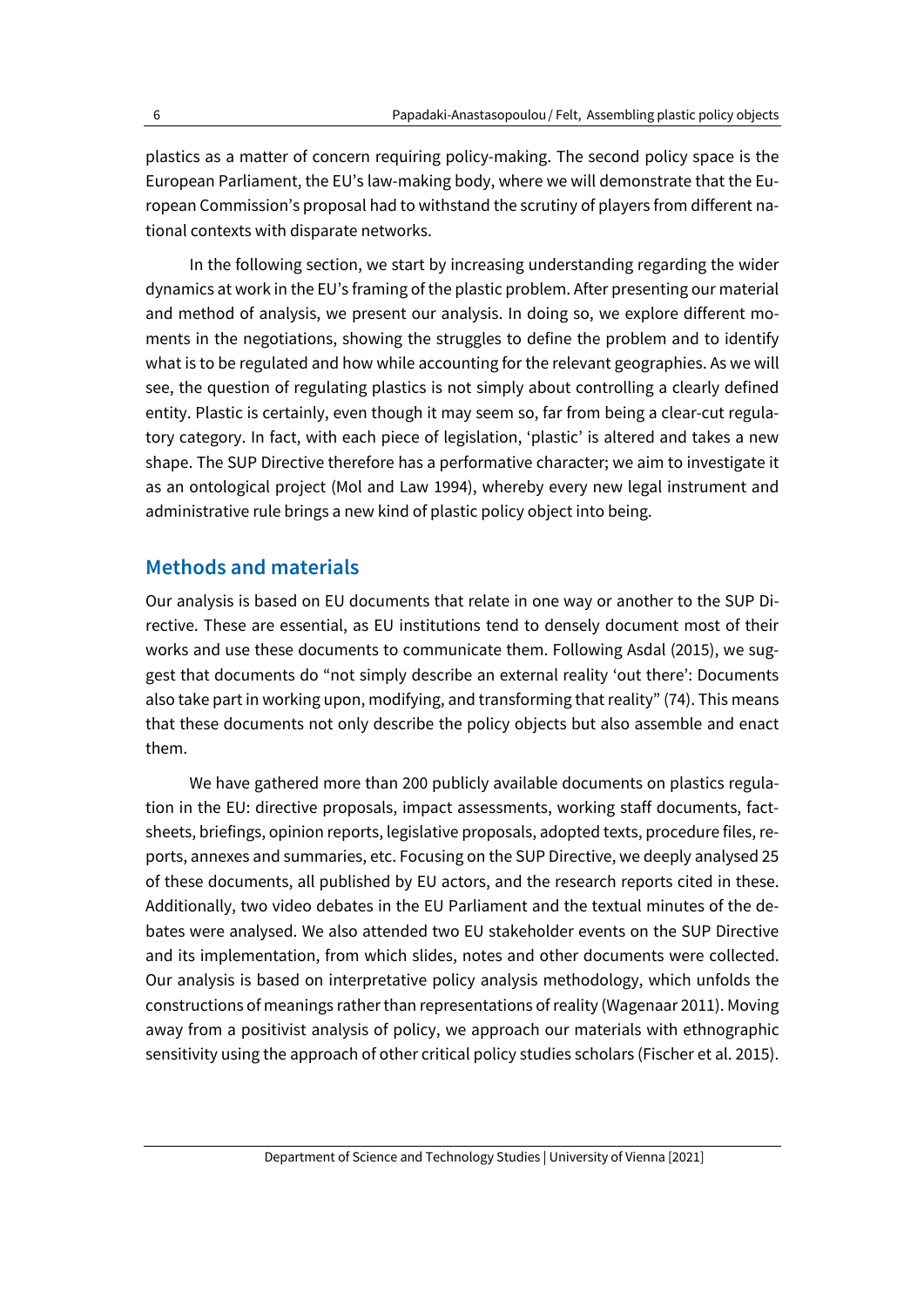#### **Analysis**

In the following section, we trace how the SUP Directive manifests through the publicly available materials of the European Commission and the European Parliament. We do so by engaging with six different moments when plastic policy objects were brought into being and regulatory actions were taken.

## *What is the problem with plastics?*

To consider any type of action means, first, to define what the problem is, then to shape it in a way that it becomes a solvable problem (Fujimura 1996) and finally to craft a problemsolution package that fits potential policy interventions. The first step of the SUP Directive proposal was therefore to define the 'plastic problem', a process in which the European Commission took a central role. It provides this definition in its opening statement, stressing that "the amount of plastic marine litter in oceans and seas is growing, to the detriment of ecosystems, biodiversity and potentially human health, and causes widespread concern" (EC 2018c, 1). Indeed, marine litter and specifically plastic marine litter have been widespread environmental concerns for many years. Numerous initiatives at the local, regional and global levels are in place to address this problem. Plastics are reportedly found everywhere, from the deepest ocean in Antarctica to the beach of an uninhabited Greek island. Plastic waste could be envisioned as a new, unwanted marine species (De Wolff 2017).

However, plastics also carry a material particularity. They appear in the form of visible pollution as objects on a beach that can be seen by the naked eye and identified as "matter out of place" (Douglas 1966). Pictures of plastics in the sea, of plastics entangled with seals and seagulls, and of plastics in the stomach of a salmon all demonstrate the issue of plastic marine litter. They are transformed into witnesses in the European Parliament when, for example, a politician during the debates on the SUP Directive in March 2019 holds up a picture of plastic entangled with sea life while saying "The plastic you use once tortures the oceans forever." He adds that "we should be ashamed of the species that are suffocating from our culture of waste" (EP 2019, our translation). While this is part of the regime that makes the plastic problem visible, plastics are also invisible. Microplastics, i.e., small plastic fragments (smaller than 5 mm), become entangled in ecosystems and bodies, creating what has been described as plastic smog (Liboiron 2016).

Plastic marine litter, whether visible plastics on a beach or as invisible plastic pieces in bodies of water, has become an intensively discussed matter of concern. The SUP Directive aims to tackle this specific part of 'the plastic problem'—plastic marine litter—and the justification for this regulation is articulated immediately: "Plastic makes up 80-85% of the total number of marine litter items, measured through beach counts. Single Use Plastic (SUP) items represent about half of all marine litter items found on European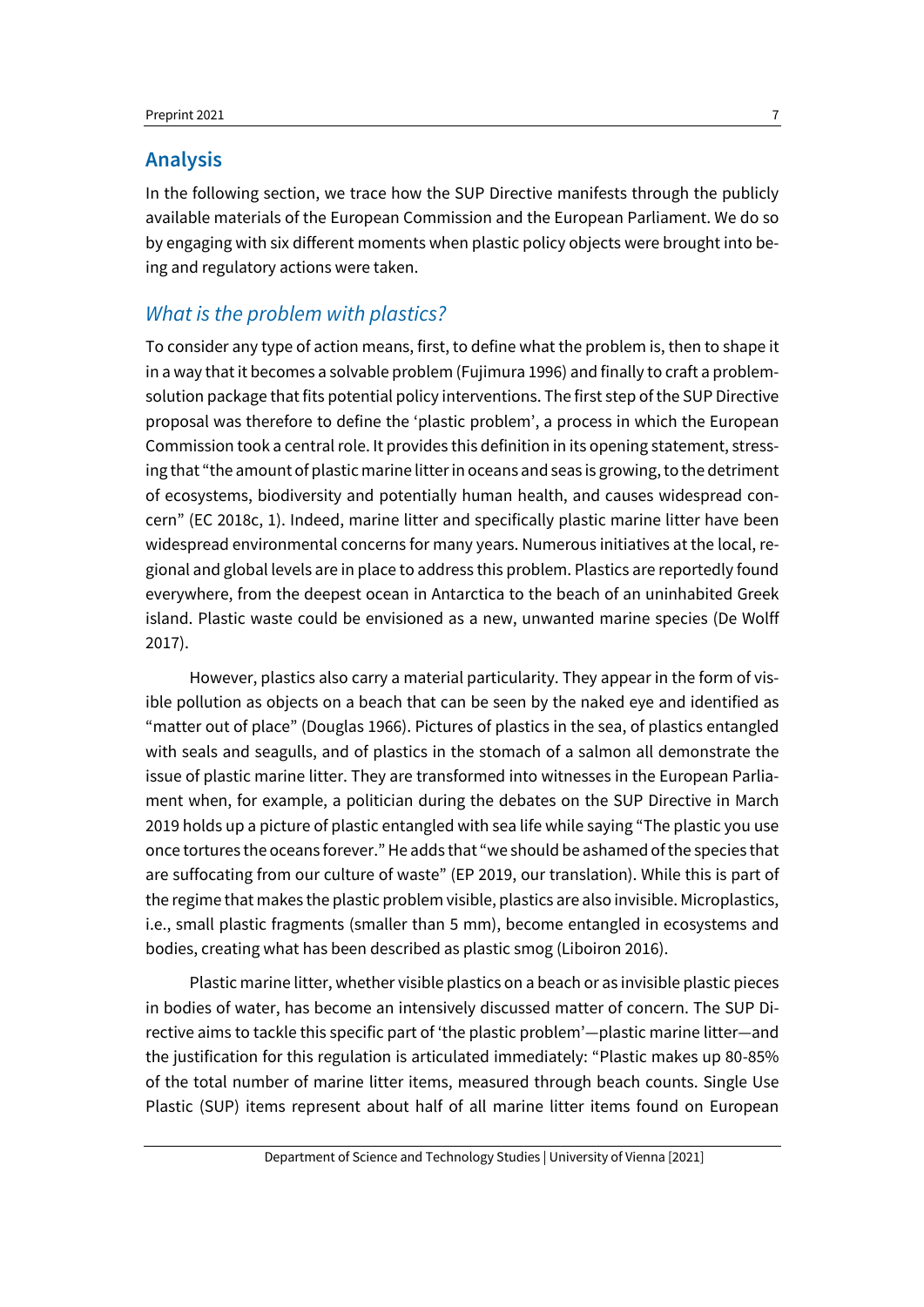beaches by counts" (EC 2018c, 1). This sentence already goes quite far in shaping the problem—marine and beach litter can be counted and therefore have the power to count when making an argument. Where do these numbers come from? A common way to measure marine litter is through a marine beach litter survey, a "reasonable indicator for what is found at sea (floating and non-floating) as well" (EC 2018a, 7). A beach thus becomes the boundary space between land and marine environments. A beach is a space for leisure and the space of potential littering, marking the boundary between the land—the space inhabited by humans—and the sea. A beach thus becomes a nature/culture hybrid space where plastic marine pollution becomes perceptible, showing traces of plastic production, consumption and use.

The beach survey protocol used for the SUP Directive is based on the work of the Joint Research Centre (JRC), which collects data on marine litter under the Marine Strategy Framework Directive (MSFD) (Commission 2018a). Protocols for collecting and assessing marine litter data with a special section focused on beach marine litter were published by the European Commission and the JRC in 2013 as the "Guidance on Monitoring of Marine Litter in European Seas". The protocol starts by selecting the beaches/sites where counting happens based on criteria such as their length, if they are subjected to other clean-up activities, if they are located near a river, which could be a land input source, and their accessibility (JRC 2013, 38). On each of the chosen sites, a minimum 100 metre section is marked, and the collection and identification of items begins. There is a 'master list of litter categories', i.e., a classification system to count different materials and items found on a beach, which aids the counting of each littered item found. For example, in the 'artificial polymer materials' category, "4/6-pack yokes, six-pack rings" are categorised with the number tag G1 (JRC 2013, 117).

These classifications, counting practices and accounting exercises thus manifest the plastic problem; they allow us to differentiate between litter and plastic litter and to justify that plastics comprise the core of the marine litter problem and need political attention; in other words, they make plastic marine litter a policy object.

#### *How to assess the harm of an object?*

Plastics found in marine environments, whether on a beach, seabed or sea surface, are identified as 'the problem' to be solved. However, while the problem status of plastics is often simply affirmed, the questions of what exactly their harm is, who is affected by them and how this can be measured remain open for discussion. The problematic impacts of plastic on marine environments are manifold, as stated in the SUP Directive proposal citing a JRC Report:

*Marine litter impacts organisms at different levels of biological organization and habitats in a number of ways namely: through entanglement in, or ingestion of, litter items*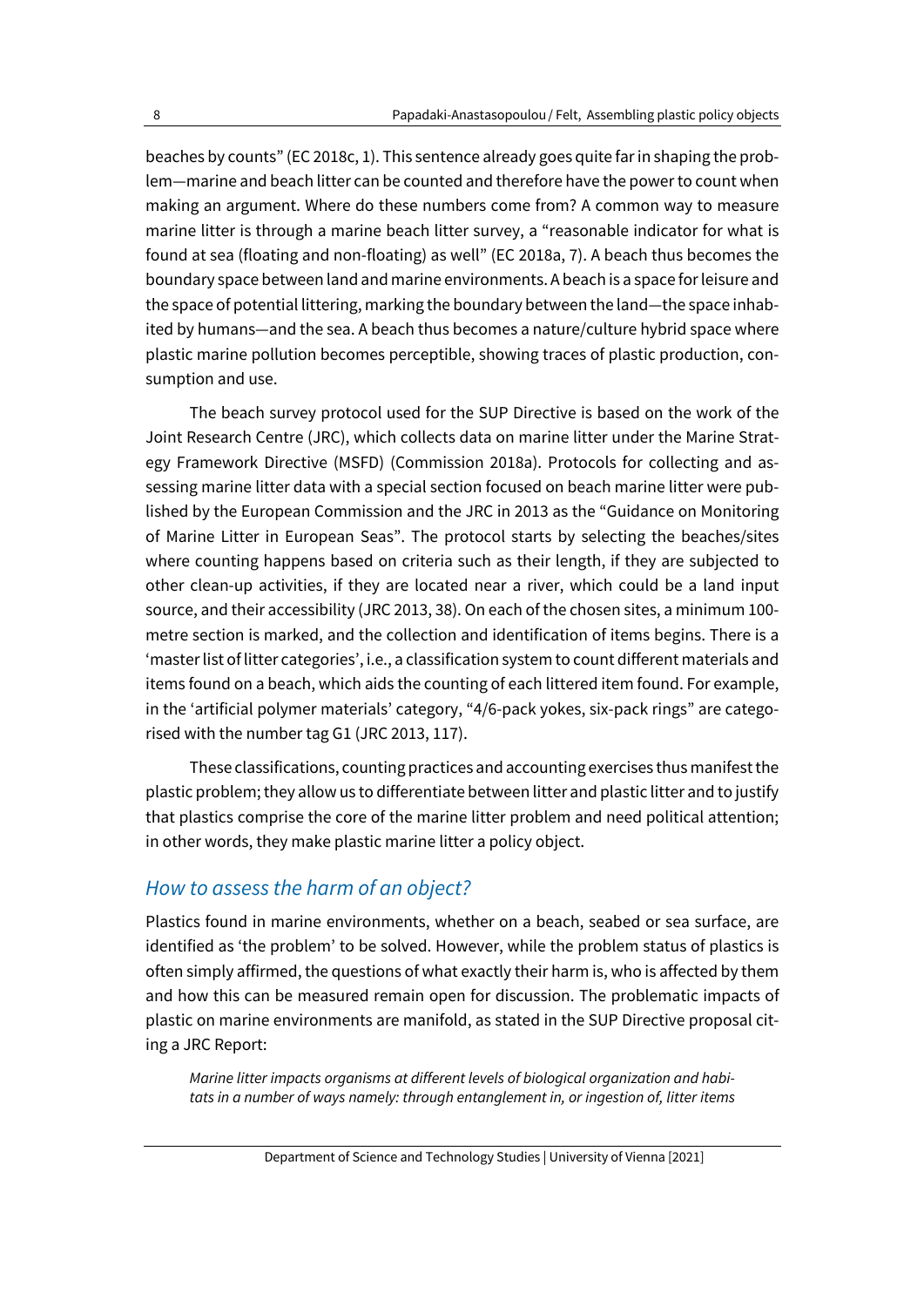*by individuals, resulting in death and/or severe suffering; through chemical and microbial transfer; as a vector for transport of biota and by altering or modifying assemblages of species. Marine litter is a threat not only to marine species and ecosystems but also carries a risk to human health and has significant implications to human welfare, impacting negatively vital economic sectors such as tourism, fisheries, aquaculture or energy supply and bringing economic losses to individuals, enterprises and communities. (EC 2018a, 14)*

This passage already points to the multiplicity of the 'plastic problem' at stake. The harm that plastic marine litter can create thus depends on what gets assembled into the problem package and which relationships in this assemblage are assumed to be essential. Indeed, a single plastic item found on a beach can produce chemical harm, physical harm and economic harm—all at the same time. Thus, from this accounting exercise, which points to diverse forms and sizes, one key question emerges: What should be regulated in response to what kind of problem?

The SUP Directive addresses 'the plastic problem' by regulating the ten most commonly found plastic products on European beaches, identified in the studies of the JRC. This selection means that neither the type of material nor the shape of plastics is being problematised but rather how *often* these items are found and *how they have been used* before arriving on a beach. Indeed, the European Commission's impact assessment in the SUP Directive proposal underlined that the exact impacts of different plastic litter "will be related with different features of the plastic waste such as weight, shape, location of emissions or likelihood of ingestion" (EC 2018a, 17). However, as also highlighted, it is very difficult to determine these impacts, and there is currently no available research on these aspects. Additionally, it was clear that 'rankings' relying on the number of items/fragments found on a beach would not reflect the degree of risk at stake, "as items with lower occurrence frequency might exhibit a larger risk than some with a higher occurrence frequency" (JRC 2016, 22). Thus, the plastic items on beaches are transformed into policy objects simply because of their frequencies of occurrence, independent of their specific material, chemical and physical properties.

Comparing this to chemical regulation helps us to understand the challenge of such an object-centred approach. In chemicals regulation, a threshold approach is used, meaning that a chemical, once present beyond a certain concentration that has been harmful in laboratory tests, is regulated. While this approach works in many cases, it has also been challenged in regard to understanding the chemical pollution by plastic additives that act as endocrine disruptors, since they can have effects from long-term low doses (Liboiron 2016). This also points to the complexities of regulatory processes.

In regard to plastic objects, there is indeed no established and agreed upon way *to measure the harm of an object.* There is no threshold-based approach that would measure how 10 plastic bottles on the beach do not cause harm but 20 could. The European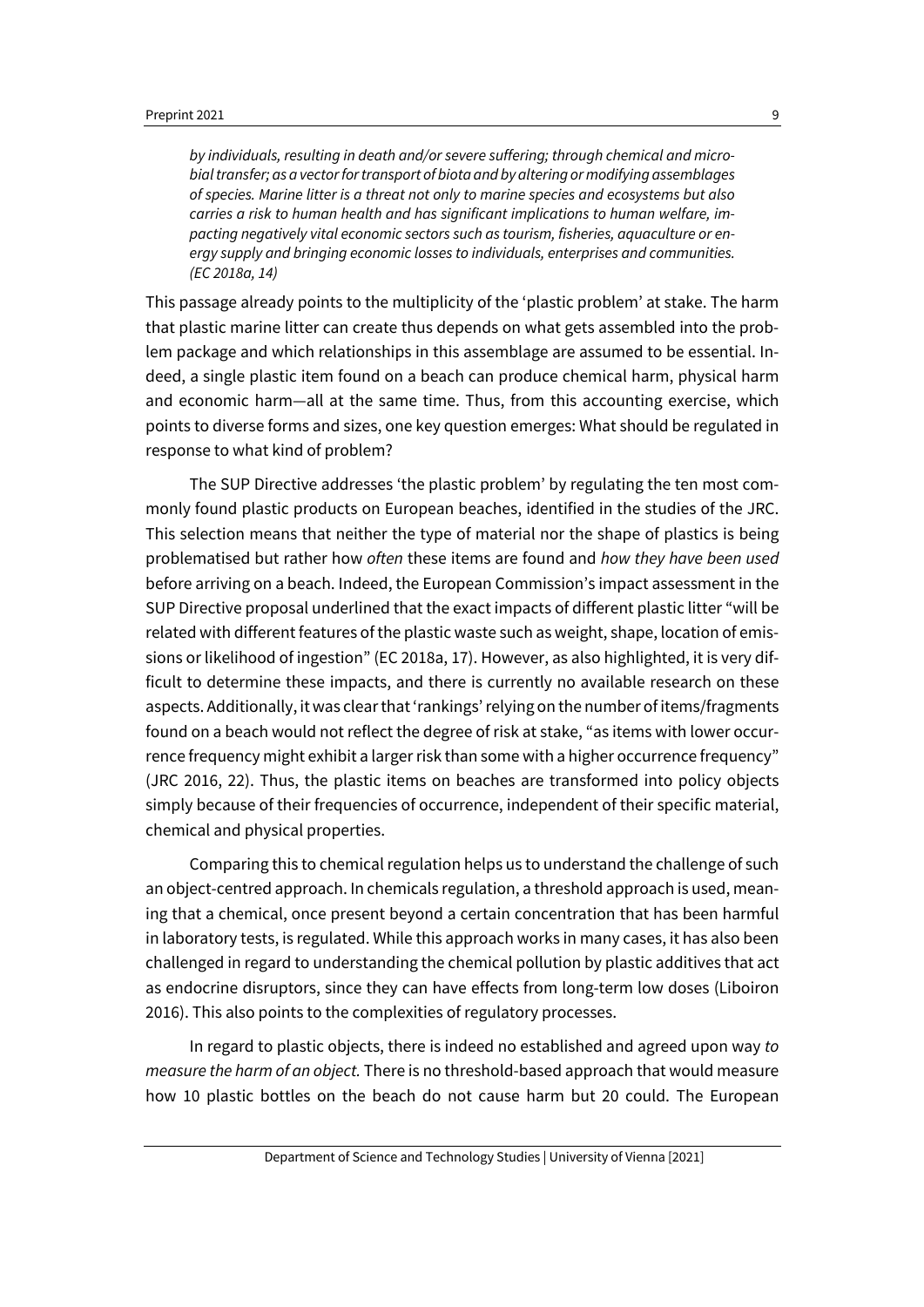Commssion's Impact Assessment states this very clearly: "it is not possible to provide a statistical analysis of the relative harm caused by each of the Top 10 SUP items individually. An item may make up 5% of plastic marine litter, but it is not possible to say whether it causes more or less than 5% of harm; whilst it is possible to state that it accounts for a share of the overall harm." (EC 2018a, 18). In short, the relation between abundance and harm might not be linear, yet abundance seems to be the chosen way to define this problem and propose solutions.

Finally, even if specific properties of plastic objects can be identified as potentially harmful to humans or animals, this does not automatically lead to the inclusion of these objects in the SUP Directive. While the "case of a turtle having ingested a drinking straw which then became lodged in the animal's nostril" (EC 2018a, 19) has been used to demonstrate that the plastic straw is rightfully on the list of objects to be regulated, the reverse conclusion is not applied. For example, the six-pack rings used for beverage cans are not included, even though they become entangled with animals and cause suffering or even suffocation.

# *Making plastic policy objects placeless*

How do certain kinds of evidence allow certain kinds of policies and, in turn, what kinds of policies require which kinds of evidence? Much of the plastic marine litter found on a beach does not necessarily originate from the place where it is found. This means that it is not automatically the act of littering that makes an area more polluted than others. Strong currents can direct plastic marine litter to specific geographical locations that then become more affected than others. Understanding where items or fragments come from is a very complex procedure, leading to the exclusions of such evidence from the standard protocols of most studies. As noted in the JRC report, "There is no information about litter items being dropped locally versus beached items, though this denotes a significant different policy need." (JRC 2016, 22). This means that if the protocol for categorising plastic litter on a beach would require an assessment of whether these items are coming via the sea or the land, the policies to address certain items might be different. For example, plastic straws or cigarette butts are very likely to have been used locally, while other items could most likely come from other places. However, the evidence used to demonstrate a problem also directs the development of solutions. Evidently, if we do not account for where these items come from, then addressing their direct sources will not be included in a problem-solution package.

This also means that 'the beach' becomes a placeless space when considering it through the lens of the SUP Directive. It is a space where flows of objects and fragments become perceptible, where counting and accounting can be performed. Concrete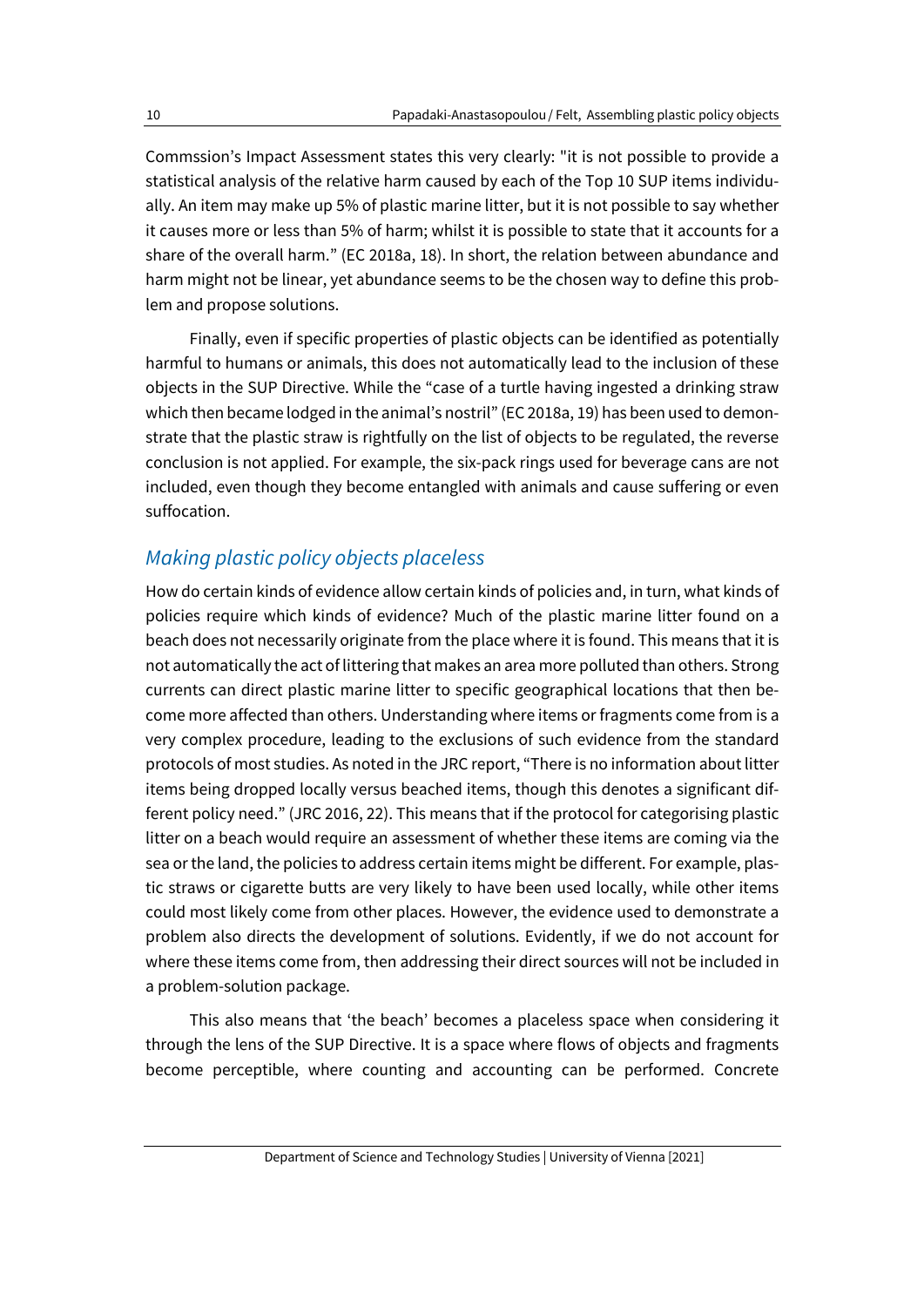geographies of the uses of plastic items and their traces throughout the world are thus ignored by the SUP Directive, even though a vision of these flows is present in its background:

*Not all marine litter in European seas or beaches originated in the European Union, although European sources are significant (see Annex 3). Plastics are found on all beaches of European Seas. The majority of items found on a beach in Texel, the Netherlands, originated from the Netherlands or neighbouring regions. European countries bordering the Baltic and North Sea are likely to be the origin of plastic found there, but of course, all plastic coming from Europe either ends up in Europe's waters or in waters elsewhere in the world. Indeed, marine litter can travel large distances, even as far as the Artic. (EC 2018a, 7)*

A concrete geographical location is therefore irrelevant; it does not matter where a particular beach is located; it matters that it is a European beach. This makes the EU the space where the marine litter problem needs to be solved through regulation. When regulating specific objects, the places where they are found, used, or produced will not be considered. It does not matter if a plastic cup was found on a beach in southern Italy or northern Sweden; what matters is how this item figures in the beach count protocols. Plastic objects are thus detached from their local networks of production, use and even from the specific places where they are found, becoming SUP marine litter found on a European beach. SUPs are thus not just problems for coastal regions but for the EU as a political space that has to respond to their challenges.

Avoiding identifying specific sources of plastic pollution and embracing a regulation that does not ask 'where does this plastic object come from?' is also in line with how plastic is framed as "playing an important role in our economy and daily lives" (EC 2018a, 3)—*our* economy, meaning the EU economy. This is repeated several times in the EU plastics strategy and connects the SUP Directive with the idea of transforming the EU economy into a circular economy. At the same time, the EU feels the pressure to act, as single member states have begun to regulate specific plastic items (such as plastic bags in supermarkets), which could lead to a regulatory patchwork that could ultimately impact the EU economy. This was articulated in the impact assessment in the following way:

*Member States are taking national action against single use plastic. France has banned plastic cups and plates, Italy and France are banning plastic cotton buds, the UK wants to ban straws, joined by the Brussels region recently, and other countries like Ireland and Portugal are considering measures. The EU must act now to ensure these diverse actions do not fragment the single market. Businesses need a level playing field, with clarity and legal certainty, and the possibility to develop economies of scale for new markets and alternative materials. (EC 2018a, 5)*

Different regulations were considered potentially threatening to the free transport and sale of goods in the EU, thus triggering the urge to create a common regulatory framework.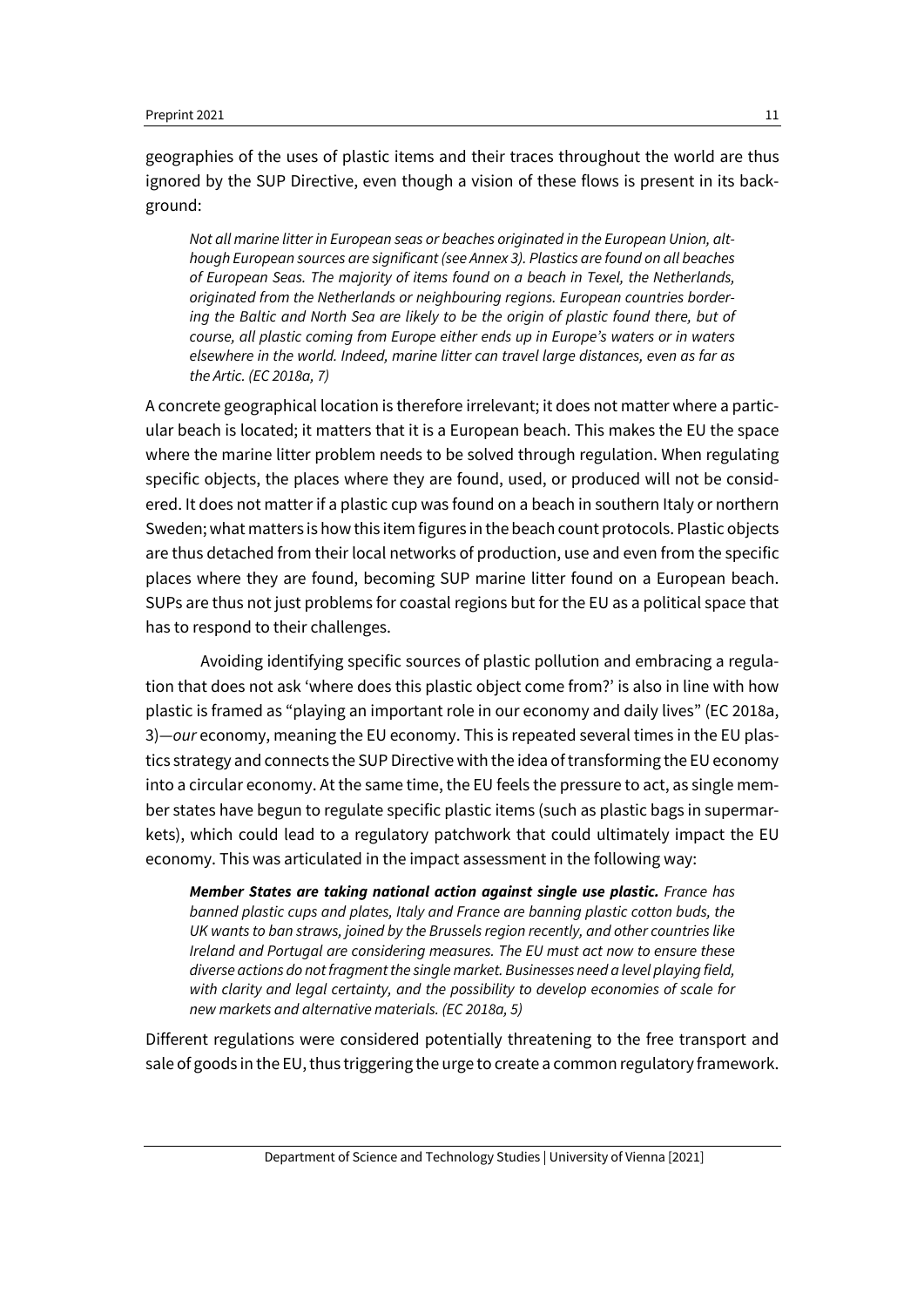In short, "The initiative aims at preserving the internal market from fragmentation, which is – by essence – one of the key objectives of the Union" (EC 2018a, 36).

The complexity of connecting the problem to specific places and the apparent pressure to protect the single EU market thus identified the EU as the regulatory space that needs to address 'the plastic problem'.

## *When plastics get emplaced*

Even though plastic policy objects are enacted as placeless through the SUP Directive proposal and its accompanying documents, when shifting to the EU Parliament, the networks and places of plastic production and use are exposed. The plastic products to be regulated are made somewhere, and their production contributes not only to the EU economy but also to member state economies as well as to more local economies. The EU Parliament is a very different space than the commission. While the European Commission has one member from each member state, the EU Parliament has 751 members who are directly elected by member state populations and are organised in political alliances according to their positions on the political spectrum. Therefore, they are representatives of nation states, and this is addressed explicitly in the debates of the European Parliament.<sup>6</sup> Frédérique Ries, rapporteur of the SUP Directive in the EU Parliament outlined this tension as follows:

*I clearly do not have the same line of reasoning as certain members who, by means of deletions and derogations, are attacking the very heart of our text and trying to save plates or cutlery made in southern Italy, or German balloons. I would like to make it clear that the text makes no provision whatsoever for banning balloons and attacking, as I have read again today, the pleasure of children. This type of argument is Euroscepticism (EP 2018, our translation).*

This quote unambiguously points to the fact that the stakes comprise not only plastics, marine environments or human health but also the idea of a single Europe that is capable of acting as one political entity, side-lining local/national interests in the name of a larger goal—the achievement of UN Sustainable Development Goal 14, which advocates conservative and sustainable uses of the oceans and sea and marine resources (EPC 2019).

In the EU Parliament, national interests become entangled with regulating plastics, challenging EU's enactment as a placeless space of regulation. The frictions between the EU economy and national economies become clearly visible:

*Plastic must be collected and recycled, not prohibited, and it is not yet possible to replace it. Have you rightly reduced the use of paper with the obligation of digital, to then oblige the use of paper for plates and glasses? But what's the point? Do you do it for your companies in Northern Europe? The only companies that will really be affected are the Italian ones, of which you cannot beat the quality, and then resort to these means.*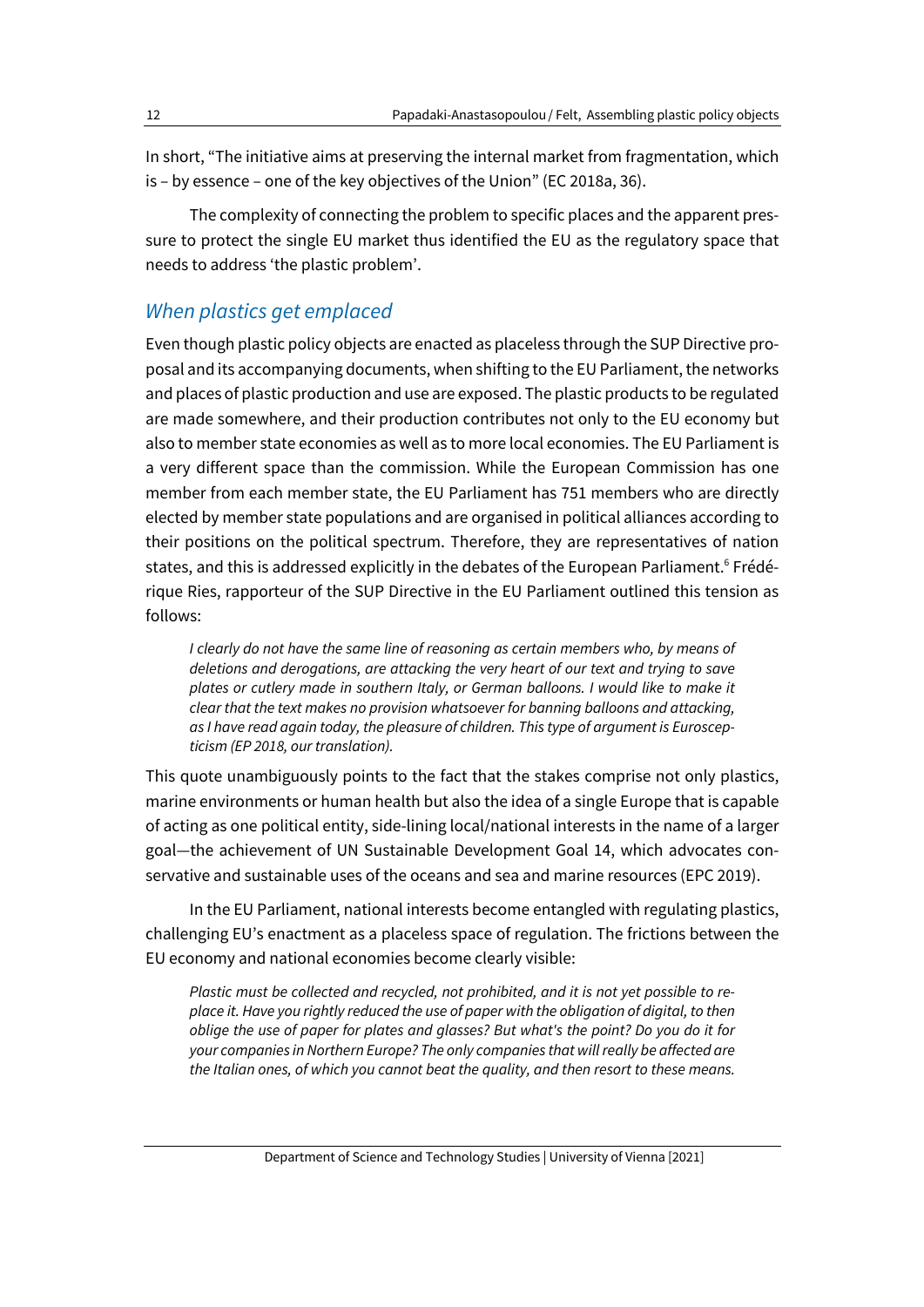#### *This is an attack on Italy when we are finally raising our heads in Europe! Vice-President Timmermans, Commissioner Moscovici, look at the data! (EP 2018, our translation)*

This quote from an Italian representative exemplifies that plastic products have geographies, challenging the idea of a single EU economy as presented in the European Commission's Directive proposal and supported by other members of parliament. Places of plastic production are thus made perceptible and connected to national or local interests.

Even though there is a promise that in the logic of a circular economy, new kinds of jobs will be created to replace those lost by ending certain plastic productions, this is too vague to address specific regional/local interests. Therefore, we find frequent examples that show how plastic products have geographies and how particular places will therefore be affected more than others. Jobs will be lost in some places and created in others. Therefore, by making the places of plastic policy objects perceptible in the EU Parliament, some members demonstrate their national interests in and their scepticisms towards the EU as a fair regulatory space. At the same time, they show that the plastic economy is not just a single economy but that there are multiple economies in place and at work.

## *Defining plastic policy objects*

To regulate material plastic objects means to define, and to define means to render certain things visible while making others invisible. The directive defines a single-use plastic product as one "that is made wholly or partly from plastic and that is not conceived, designed or placed on the market to accomplish, within its lifespan, multiple trips or rotations by being returned to a producer for refill or reuse for the same purpose for which it was conceived" (EPC 2019, 3). The directive thus addresses objects that are 'made to be wasted' (Hawkins 2013), that are designed to be used only once. Single-use plastics become an ontological category, tied not to an essential property but to a clear-cut assumption of use.

While this might sound straightforward, the directive highlights the multiple boundary drawing exercises that are involved and integrate a further dimension—the concrete context of single use. Wet wipes, for example, fall under the regulation when used for personal purposes but not if they are employed in industrial/professional contexts. Food containers are probably the best example to show the effort needed to describe a seemingly straightforward *policy object*. They fall under the directive if a food is consumed immediately out of the container with no further preparation (e.g., cooking). However, at the same time, the policy excludes "beverage containers, plates and packets and wrappers containing food" (EPC 2019, 17) from the category of food containers. In other words, the SUP Directive does not address the many different qualities a container can have; containers can differ in shape, size, chemical composition, and colour. The same container is included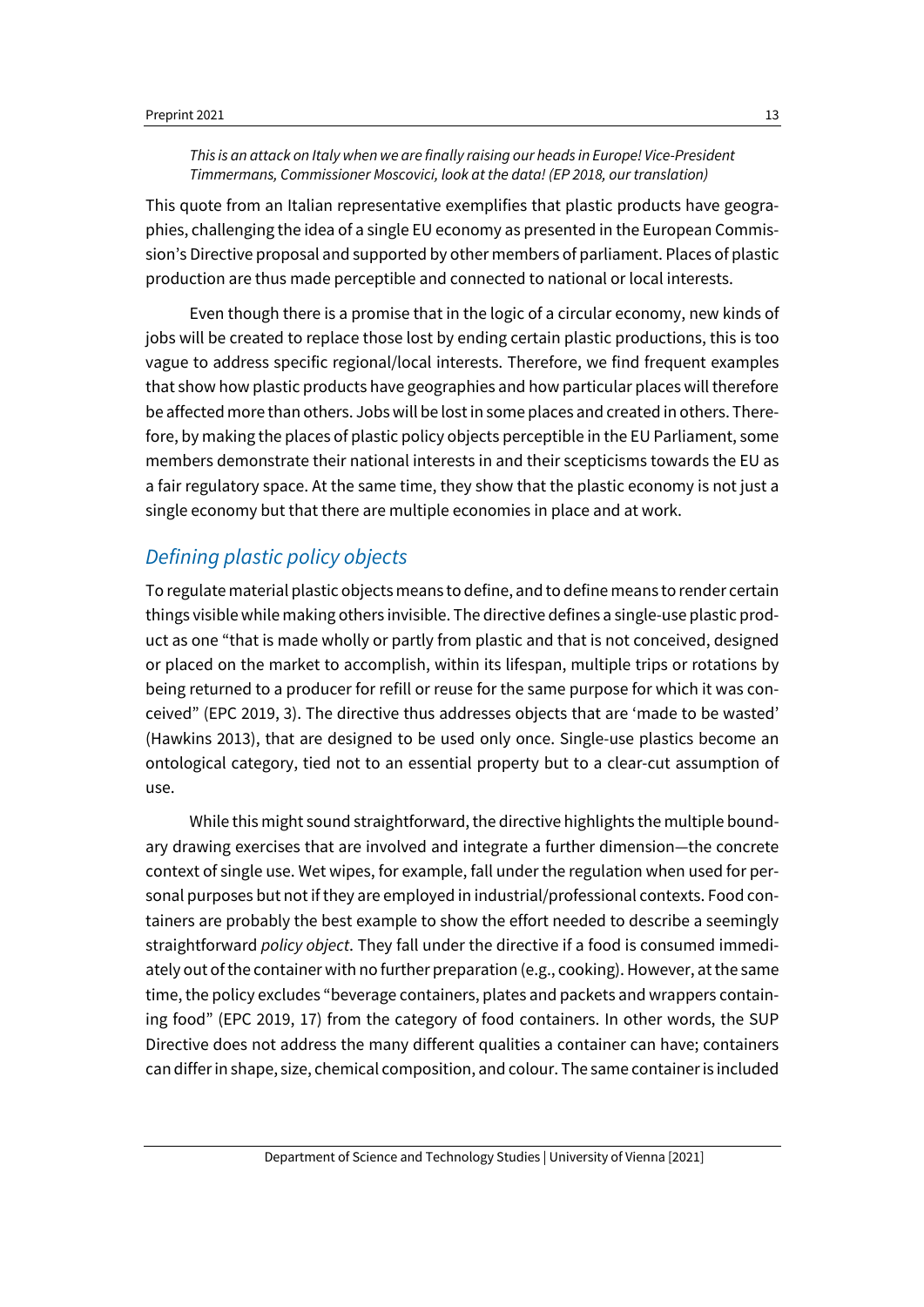in the SUP Directive when filled with takeaway food but excluded when containing vegetables to be sold in a supermarket.

The assembly of policy objects becomes an ontological task, negotiating the objects themselves, in this case, through how they are intended to be used and through the contexts of their use. Plastic objects defined and categorised through beach surveys, which make plastic marine litter a perceptible matter of concern, are not defined in the same way in the legislative text of the directive that attempts to resolve this exact issue. What is categorised as a food container when found on a beach and what is categorised as a food container in the directive are two different ontological categories.

#### *Finding Solutions*

The SUP Directive outlines seven diverse measures ranging from consumption reductions to market restrictions, product design requirements, marking requirements, extended producer responsibility, separate collection objectives and awareness-raising measures that need to be accomplished by member states for different SUP products. However, there are few details about how these are to be achieved. This involves translating the directive into practice through its implementation into member state legislation. For example, on the consumption reduction targets that need to be accomplished by member states for SUP beverage cups and food containers, neither the degree of reduction nor how this should or could be achieved is specified. These measures could provide reusable alternative items or SUP items sold at the points of sale, and if "alternatives that are re-usable- or do not contain plastic" are available, then SUP items can be removed from a market.

However, the cross-cutting argument is that these products be banned only from markets where "suitable and more sustainable alternatives [for SUP products] that are also affordable are readily available" (EPC 2019, 4). This is the case, for example, with straws and cutlery, where reusable alternatives or items made of paper or wood already exist. In contrast, when these alternatives are not available, such as in the case of tobacco product filters, other alternative measures, such as extended producer responsibility schemes, are proposed until innovative solutions make other solutions available.

More broadly, finding solutions also means redefining responsibilities regarding specific plastic objects. Deciding what needs to change is also identifying where a problem is located. The 'plastic problem' becomes perceptible through marine litter on a beach. However, as it is difficult to trace the origins of such litter, it is far from evident where to locate the problem or the solution. It might be argued that the issue of marine litter is simply an issue of littering. However, the struggles around the SUP Directive show the complexities of identifying and ascribing responsibility. Single use, as we have shown, is not described as something defined by human activity related to a specific plastic object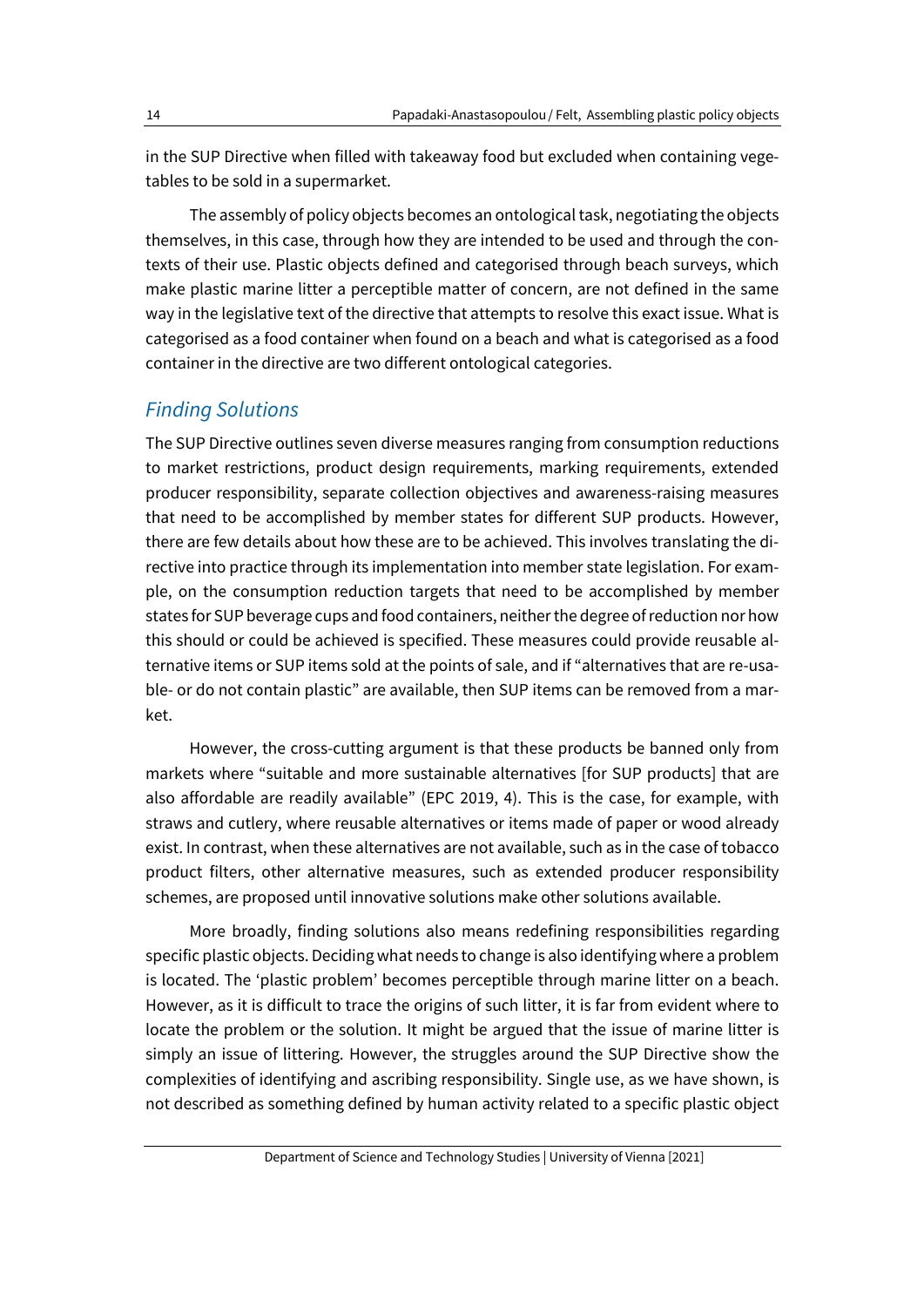#### Preprint 2021 2021

but as a feature inscribed in an object itself. This in turn translates to the need to change these inscriptions. Providing reusable items is one way of addressing this issue. Another is changing product requirements, such as plastic caps and lids that need to be attached to their containers or plastic bottles that will need to contain recycled plastic. In this case, it is not a must to move away from single-use plastics but to use recycled plastics, which support the idea of the circular economy.

The other measures included in the directive aim to inform consumers through proper labelling of SUP products and awareness-raising campaigns how to properly dispose of an SUP product and about available SUP alternatives. In these cases, the responsibilities are shifted to consumers, assuming that proper waste management systems are in place and that if consumers are informed, they will do their part, leading to a clear reduction in plastic litter. Furthermore, assuming that alternatives are always better than SUP products and that knowledge about alternatives is already available, better communication is staged as *the* solution. Raising awareness, indeed, is the measure that clearly addresses the most SUP products of any in the directive—'informing consumers' is a dominant trope. It is rehearsed in virtually every discussion and conversation about SUP prod $ucts^7$ .

This attractiveness of information/awareness campaigns as solutions to the complex plastic problem needs a closer consideration. First, we see the performance of a classical deficit model approach to "the public". If people are informed about plastic and its use and understand what is at stake, they will act accordingly. Responsibility is thus shifted from producers to consumers: they are considered capable of shaping a market through (not) buying specific plastic items (after being informed accordingly), and they should engage in recycling in segments where plastic is still available/needed. We see little reflection on more profound changes the market should integrate, on the need for a deeper understanding of the complexity of the issue at stake among all involved actors, on the complex challenges brought about by a sometimes-naive replacements/alternatives discourse, and on the kinds of waste management systems that are actually in place.

## **Conclusions**

Regulating plastic is complex; it is ontologically complex. Plastics have chemical, physical, social, economic and environmental impacts. Plastic is a material and a product. How plastic is regulated thus reflects and redefines what plastic is and what it can become in the future. Making plastic a policy object means fixing plastic in a particular form, creating specific plastic policy objects with adapted networks around them. In doing so, pre-existing networks that these objects are part of and emerge from become visible and challenge this process. Becoming a policy object is thus not just about use, nor is it just about the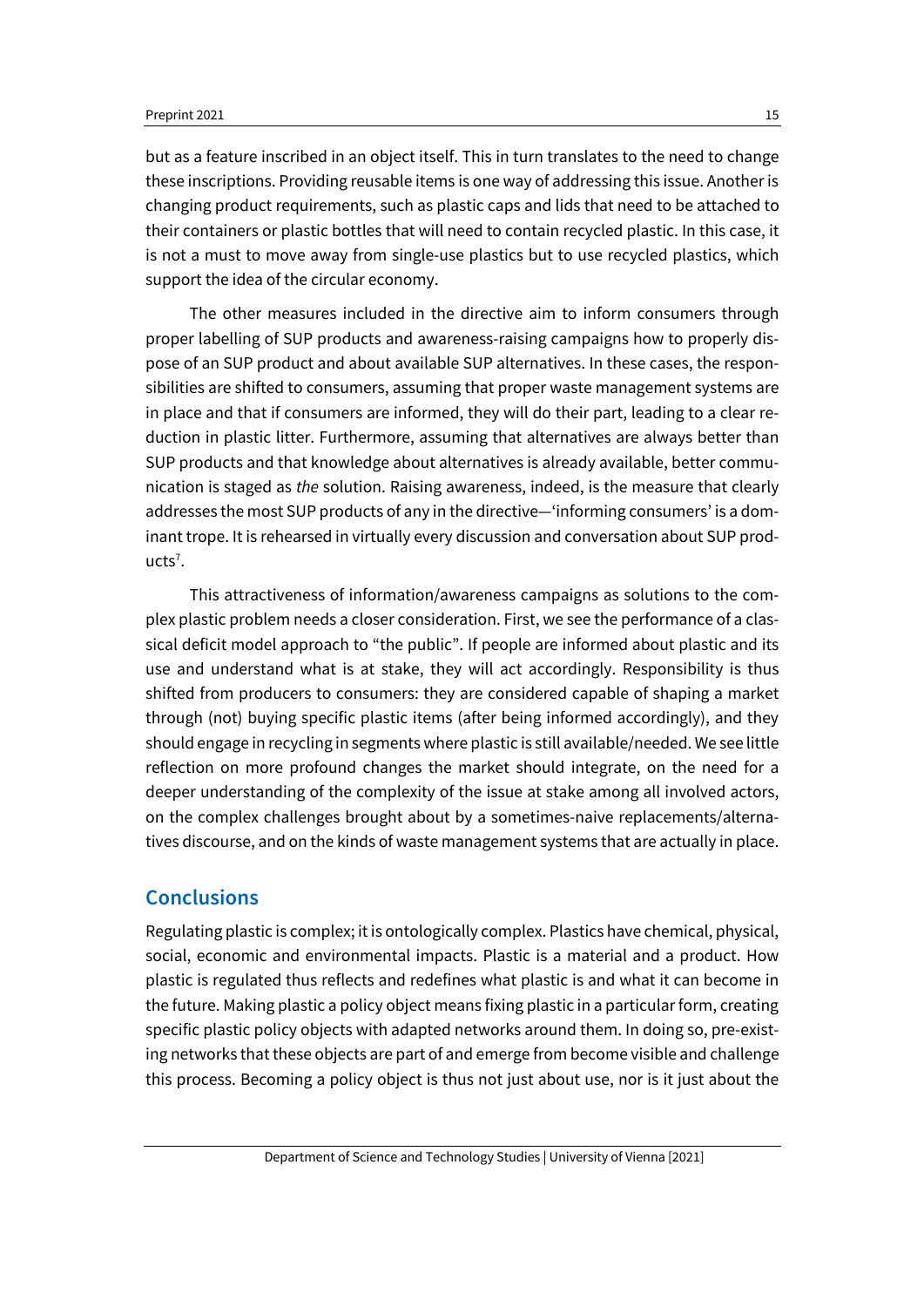types of plastics or the chemicals added, or even where plastics are found. It is the simultaneous collective of these.

Stating that plastic is multiple does not mean that we cannot do anything about it. However, we must be aware that when regulating SUPs through the directive, the plastic objects at stake are defined in a quite different way when the problem is formulated than during the development of potential solutions. As we have shown in this paper, SUP products are being problematised by first accounting for their presence on specific beaches and then rendering them placeless by generically labelling them as European. When negotiating solutions for SUPs, these plastic policy objects are thus reconfigured, embedded into specific networks and tied to places of production and use. They are classified as problematic because they are made to be single use, not because they are used once. We thus identified an important rupture between the making of a problem and the developing of its respective solutions.

This is also visible in how the measures proposed in the directive are outlined. What is actually being problematised in the SUP Directive is the abundance of SUP products on specific beaches, not the actual features of these objects. The EU plastics strategy as a whole thus aims to solve the problem by suggesting alternatives and recycling. SUP products are banned in cases where alternatives are already available. These alternatives can be products made from materials as diverse as wood or 'hopefully degradable' plastics. There is much discussion on the legislation of biobased and biodegradable plastics, yet currently, these materials have not been legally addressed in a coherent manner<sup>8</sup>, although this has been promised in the new Green Deal of the EU. We thus have a typical situation—a waiting game. Industries are waiting for the EU to publish new legislation, and the EU is waiting for industries to invest in innovative materials so it knows what needs to be regulated. Finally, while the abundance of plastic objects is staged as the key problem, its solutions mainly envisage replacement and partly rest on better management—a substantial intervention into consumption patterns does not seem to be an option.

As our analysis has also shown, the regulation of SUP products in the regulatory spaces of the EU is an exercise in ontological politics, a "politics that has to do with the way in which problems are framed" (Mol 2002, viii); specifically, how plastic policy objects are shaped and defined through their abundance and their particular kinds of uses. It is a politics about how "lives are pushed and pulled into one shape or another" (Mol 2002, viii) through how the plastics industries, the jobs they provide and the livelihoods of people working in these sectors are brought into the networks of plastic policy objects.

Finally, it concerns not only the ontological politics of plastic policy objects but also the ontological politics of "the EU". Perhaps challenging the SUP Directive through national interests has underlined, and even purposely constructed, agendas of making parts of the networks perceptible to block the regulations. However, in the aftermath of Brexit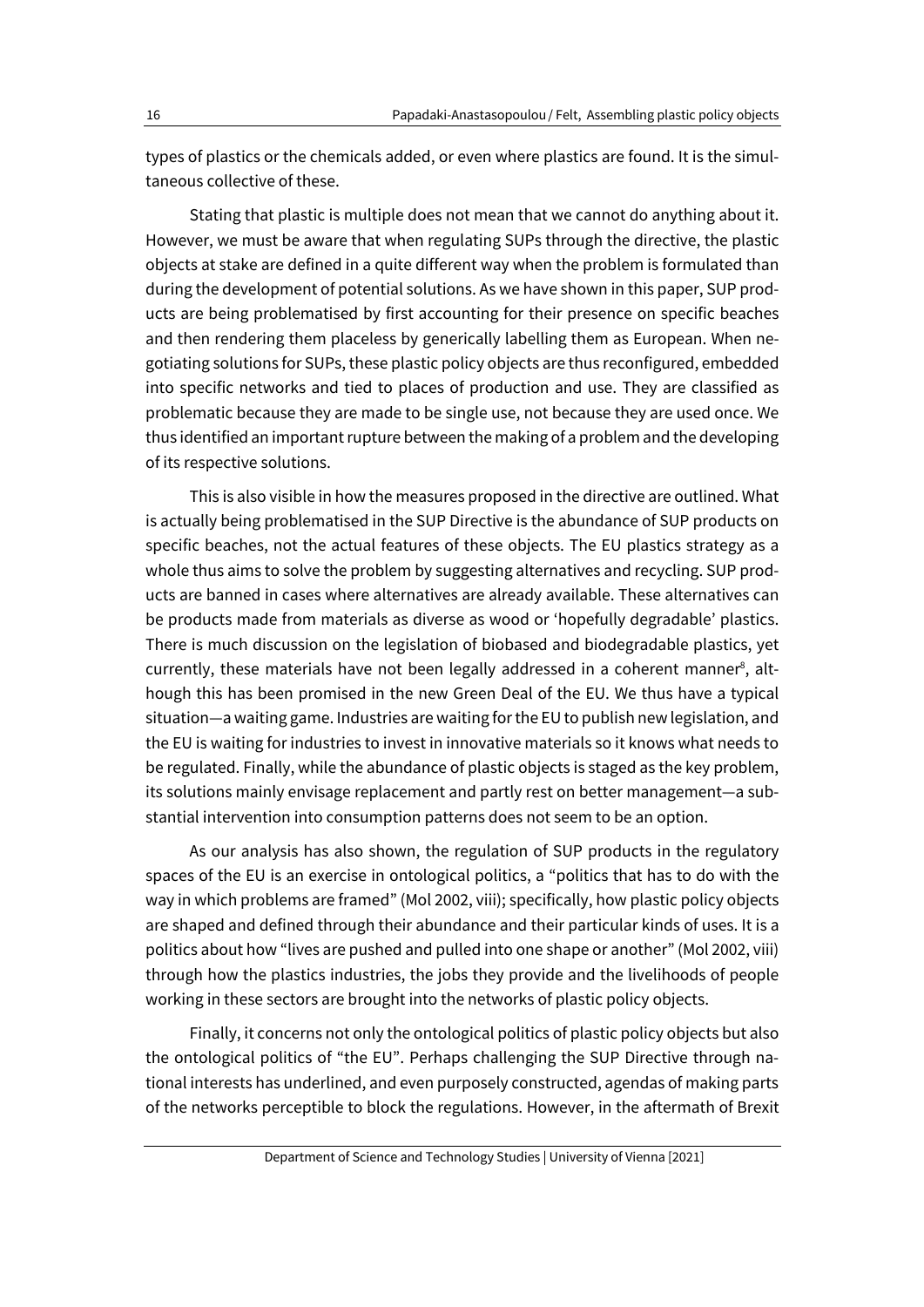and the ongoing and reoccurring crises the EU is facing, the ontology of the EU as a regulatory space is one that is debated, renegotiated and redefined. Therefore, regulating plastic policy objects in the regulatory spaces of the EU is a performance of the EU itself, enacting the EU as one entity in the documents of the European Commission while challenging this perception of the EU in the debates of the European Parliament.

- 1. https://www.bereadytochange.eu/en/campaign/
- 2. Just think of all the plastic needed for electronics or Western medicine.
- 3. Microplastics are small plastic particles, usually described as pieces of plastic less than 5 mm in size, that have been found in oceans, soil, lakes, rivers and the atmosphere (Lechner et al. 2014; Driedger et al. 2015)
- 4. It is also referred to as the 'new plastics economy'.
- 5. The picture is more complex with microplastics and oxo-degradable plastics. It is interesting that in the case of microplastics, plastic is being experienced through not what it is made into but rather what it is decomposing into. Although interesting, the focus of this paper is not on microplastics and their regulation but the regulation of plastic objects through the SUP Directive.
- 6. Even if, officially, their role is not to defend national interests.
- 7. See, for example, the campaign of the EC on "The seductive power of single-use plastics" with hashtag #ReadyToChange.
- 8. There is only legislation banning oxo-degradable plastics from the EU market.

## **References**

- Asdal, Kristin. 2015. "What is the issue? The transformative capacity of documents." *Distinktion: Journal of Social Theory* 16 (1):74-90. doi: 10.1080/1600910X.2015.1022194.
- Asdal, Kristin, and Bård Hobæk. 2016. "Assembling the Whale: Parliaments in the Politics of Nature." *Science as Culture* 25 (1):96-116. doi: 10.1080/09505431.2015.1093744.
- Bennett, Jane. 2010. *Vibrant Matter: A political Ecology of Things*. Durham, NC: Duke University Press.
- De Wolff, Kim. 2017. "Plastic Naturecultures." *Body & Society* 23 (3):23-47. doi: 10.1177/1357034X17715074.
- Douglas, Mary. 1966. *Purity and Danger: An Analysis of Concepts of Pollution and Taboo*. New York: Praeger.
- Driedger, Alexander G. J., Hans H. Dürr, Kristen Mitchell, and Philippe Van Cappellen. 2015. "Plastic debris in the Laurentian Great Lakes: A review." *Journal of Great Lakes Research* 41 (1):9-19. doi: https://doi.org/10.1016/j.jglr.2014.12.020.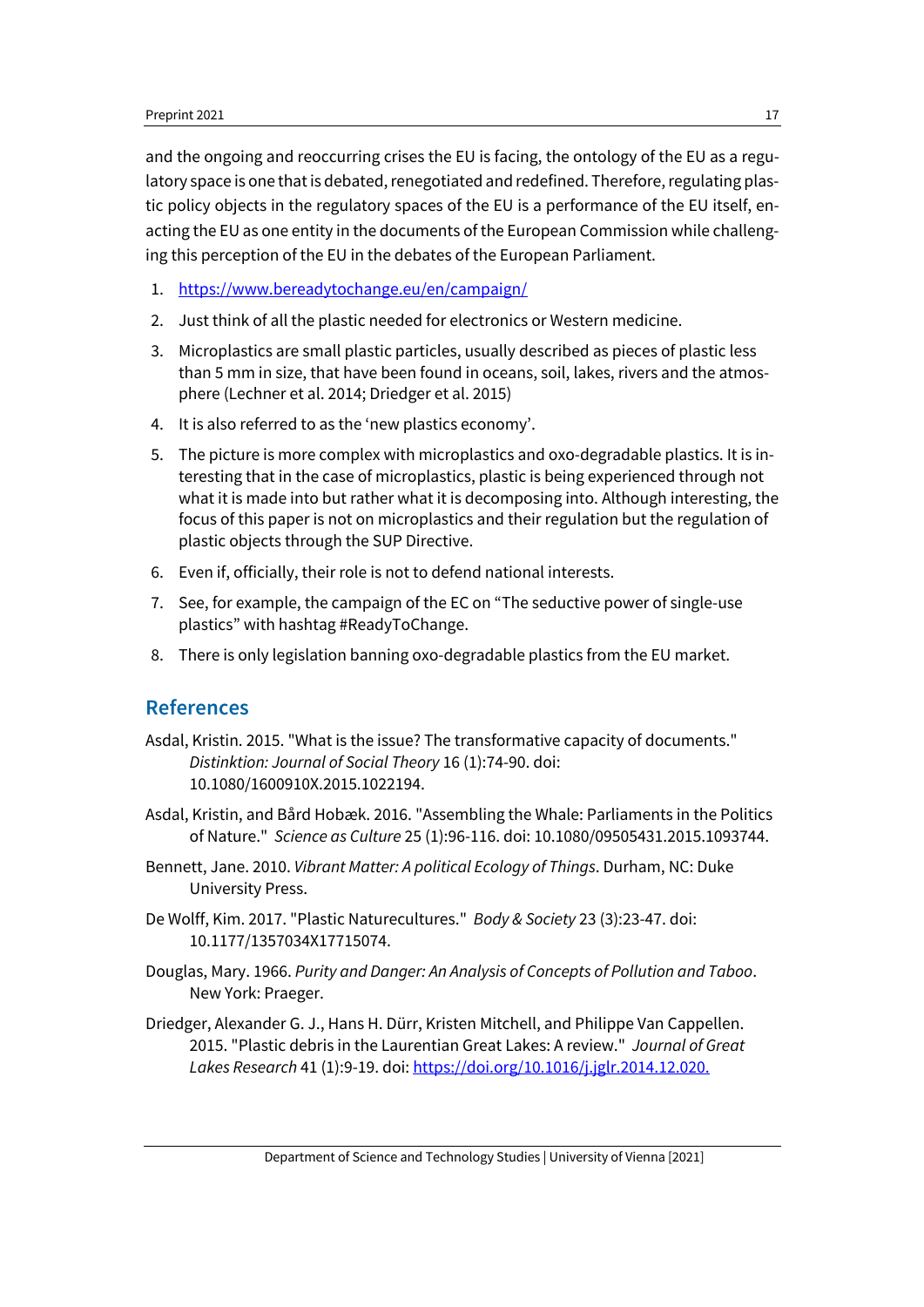- EC (European Commission). 2013. "GREEN PAPER On a European Strategy on Plastic Waste in the Environment" COM (2013) 123 final. https://eur-lex.europa.eu/legalcontent/EN/TXT/PDF/?uri=CELEX:52013DC0123&from=EN
- ———. 2015. "Closing the loop An EU action plan for the Circular Economy COM(2015) 614 final." https://eur-lex.europa.eu/legalcontent/EN/TXT/PDF/?uri=CELEX:52015DC0614&from=EN.
- ———. 2018a. "Commission staff working document, Impact assessment, Reducing Marine Litter: action on single use plasitcs and fishing gear SWD(2018) 254 final, Part 1/3." In. Brussels.
- ———. 2018b. "Communication from the Commission: A European Strategy for Plastics in a Circular Economy." In *COM(2018) 28 final*, edited by European Commission. Brussels.
- ———. 2018c. "Proposal for a Directive on the reduction of the impact of cetrain plastic products on the environment COM(2018) 340 final." In *2018/0172 (COD)*.
- EP (European Parliament). 2018. "Reduction of the impact of certain plastic products on the environment (debate)." https://www.europarl.europa.eu/doceo/document/CRE-8-2018-10-22-ITM-017\_EN.html.
- ———. 2019. "Reduction of the impact of certain plastic products on the environment (debate)." https://www.europarl.europa.eu/doceo/document/CRE-8-2019-03-27- ITM-015\_EN.html.
- EPC (European Parliament and Council). 2019. "Directive (EU) 2019/904 on the reduction of the impact of certain plastic products on the environment." In Official Journal of the European Union L 155.
- EPRS (European Parliament Research Service). 2017. "Briefing: Plastics in a circular economy, Opportunities and challenges."
- Fischer, Frank, Douglas Torgerson, Anna Durnová, and Michael Orsini. 2015. *Handbook of critical policy studies*.
- Fujimura, Joan H. 1996. *Crafting science: a sociohistory of the quest for the genetics of cancer*. Cambridge, MA: Harvard University Press.
- Gabrys, Jennifer, Gay Hawkins, and Mike Michael. 2013. *Accumulation: the material politics of plastic*. London: Routledge.
- Gieryn, Thomas F. 2008. "A Space for Place in Sociology." In, 463-96. Annual Reviews.
- Hawkins, Gay. 2001. "Plastic bags: Living with rubbish." *International Journal of Cultural Studies* 4 (1):5-23. doi: 10.1177/136787790100400101.
- ———. 2013. "Made to be wasted : PET and topologies of disposability." In, edited by Jennifer Gabrys, Gay Hawkins and Mike Michael, 49-67. London: Routledge.